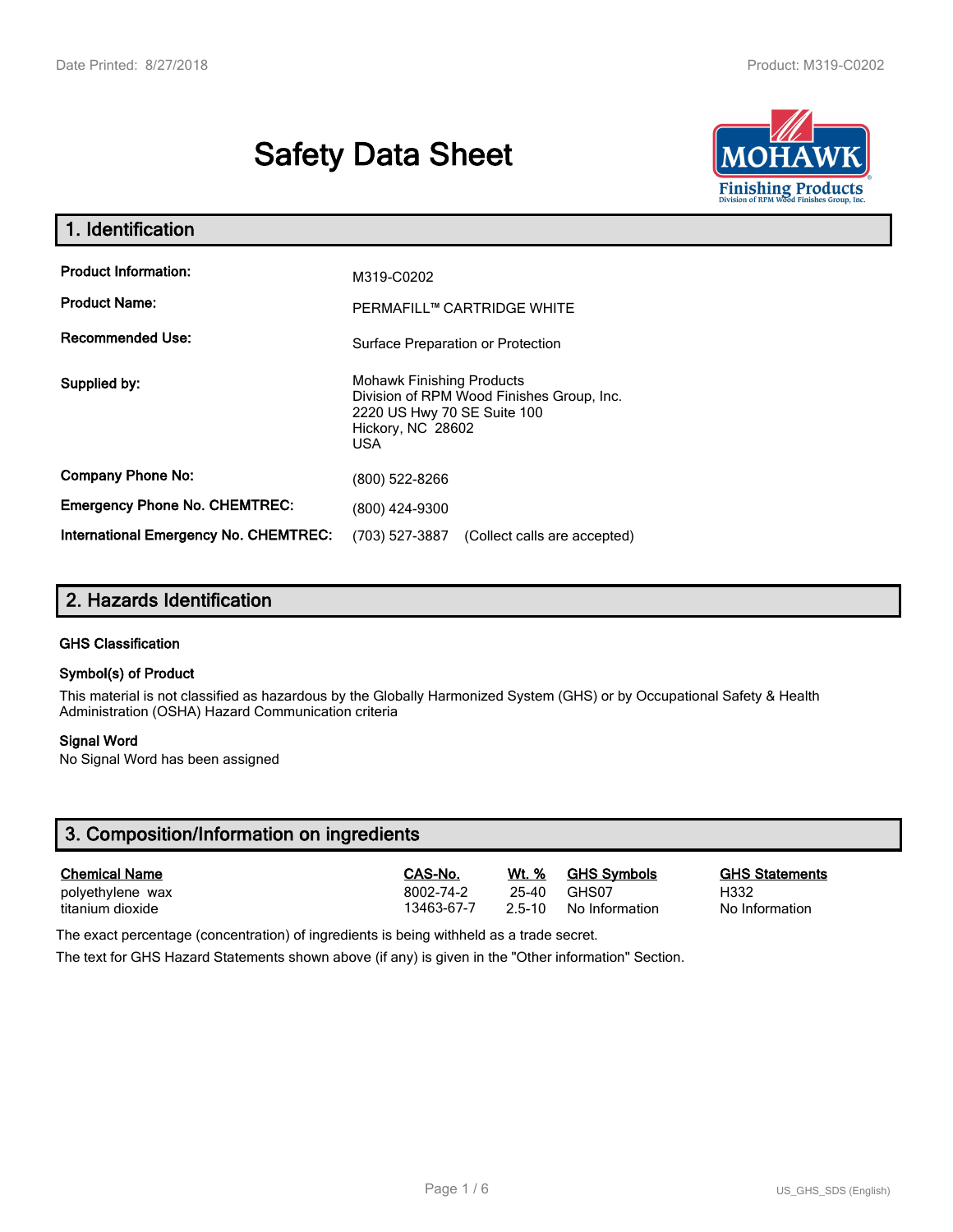## 4. First-aid Measures



FIRST AID - EYE CONTACT: IF IN EYES: Rinse cautiously with water for several minutes. Remove contact lenses, if present and easy to do. Continue rinsing. If eye irritation persists: Get medical advice/attention.

FIRST AID - SKIN CONTACT: IF ON SKIN: Gently wash with plenty of Soap and Water. If skin irritation occurs: Get medical advice/ attention.

FIRST AID - INGESTION: IF SWALLOWED: rinse mouth. Do NOT induce vomiting. IF exposed or if you feel unwell: Call a POISON CENTER or doctor/physician.

FIRST AID - INHALATION: IF INHALED: If breathing is difficult, remove victim to fresh air and keep at rest in a position comfortable for breathing. IF exposed or if you feel unwell: Call a POISON CENTER or doctor/physician.

### 5. Fire-fighting Measures

SPECIAL FIREFIGHTING PROCEDURES: This product is not expected to burn under normal conditions of use.

FIREFIGHTING EQUIPMENT: None.

## 6. Accidental Release Measures

### ENVIRONMENTAL MEASURES: No Information

STEPS TO BE TAKEN IN CASE MATERIAL IS RELEASED OR SPILLED: Sweep up or vacuum up spillage and collect in suitable container for disposal.

### 7. Handling and Storage



HANDLING: Avoid inhalation and contact with eyes, skin, and clothing. Wash hands thoroughly after handling and before eating or drinking. In keeping with safe handling practices, avoid ignition sources (smoking, flames, pilot lights, electrical sparks); ground and bond containers when transferring the material to prevent static electricity sparks that could ignite vapor and use spark proof tools and explosion proof equipment. Empty containers may retain product residue or vapor. Do not pressurize, cut, weld, braze, solder, drill, grind, or expose container to heat, flame, sparks, static electricity, or other sources of ignition. Any of these actions can potentially cause an explosion that may lead to injury.

STORAGE: Keep containers closed when not in use. Store in cool well ventilated space away from incompatible materials.

### 8. Exposure Controls/Personal Protection

| Ingredients with Occupational Exposure Limits |                                |                       |                     |                         |
|-----------------------------------------------|--------------------------------|-----------------------|---------------------|-------------------------|
| <b>Chemical Name</b>                          | <b>ACGIH TLV-TWA</b>           | <b>ACGIH-TLV STEL</b> | <b>OSHA PEL-TWA</b> | <b>OSHA PEL-CEILING</b> |
| polyethylene wax<br>titanium dioxide          | $2 \text{ mg/m}$<br>10 $mq/m3$ | N.D.<br>N.D.          | N.D.<br>15 mg/m $3$ | N.D.<br>N.D.            |

Further Advice: MEL = Maximum Exposure Limit OES = Occupational Exposure Standard SUP = Supplier's Recommendation Sk = Skin Sensitizer N.E. = Not Established N.D. = Not Determined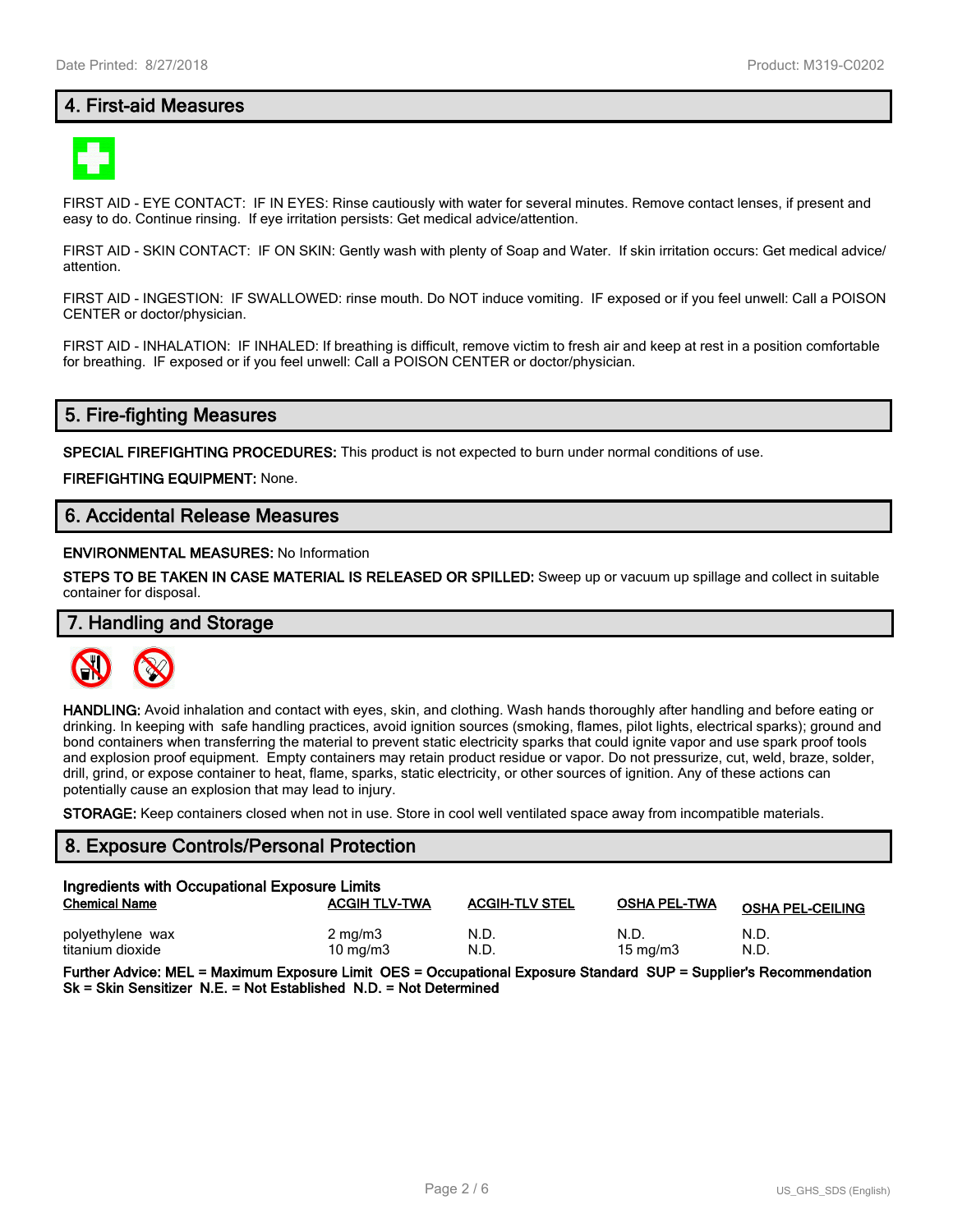### Personal Protection



RESPIRATORY PROTECTION: In case of insufficient ventilation wear suitable respiratory equipment.



SKIN PROTECTION: For prolonged or repeated contact use protective gloves.



EYE PROTECTION: Safety glasses



OTHER PROTECTIVE EQUIPMENT: No Information



HYGIENIC PRACTICES: It is good practice to avoid contact with the product and/or its vapors, mists or dust by using appropriate protective measures. Wash thoroughly after handling and before eating or drinking.

# 9. Physical and Chemical Properties

| Appearance:                    | Solid                      | <b>Physical State:</b>                      | <b>SOLID</b>   |
|--------------------------------|----------------------------|---------------------------------------------|----------------|
| Odor:                          | None to Very Faint         | <b>Odor Threshold:</b>                      | Not determined |
| Density, g/cm3:                | 0.848                      | pH:                                         | Not determined |
| Freeze Point. °F:              | Not determined             | <b>Viscosity:</b>                           | Not determined |
| <b>Solubility in Water:</b>    | Not determined             | Partition Coefficient, n-octanol/<br>water: | Not determined |
| Decomposition temperature, °F: | Not determined             | <b>Explosive Limits, %:</b>                 | Not determined |
| Boiling Range, °F:             | Not determined             | Flash Point, °F:                            | 390 °F         |
| Combustibility:                | <b>Supports Combustion</b> | Auto-Ignition Temperature, °F:              | Not determined |
| <b>Evaporation Rate:</b>       | Slower than Diethyl Ether  | Vapor Pressure, mmHg:                       | Not determined |
| <b>Vapor Density:</b>          | Not determined             |                                             |                |

# 10. Stability and reactivity

N.I. = No Information

STABILITY: Stable under normal conditions. CONDITIONS TO AVOID: Not applicable. INCOMPATIBILITY: None known. HAZARDOUS DECOMPOSITION PRODUCTS: Not determined.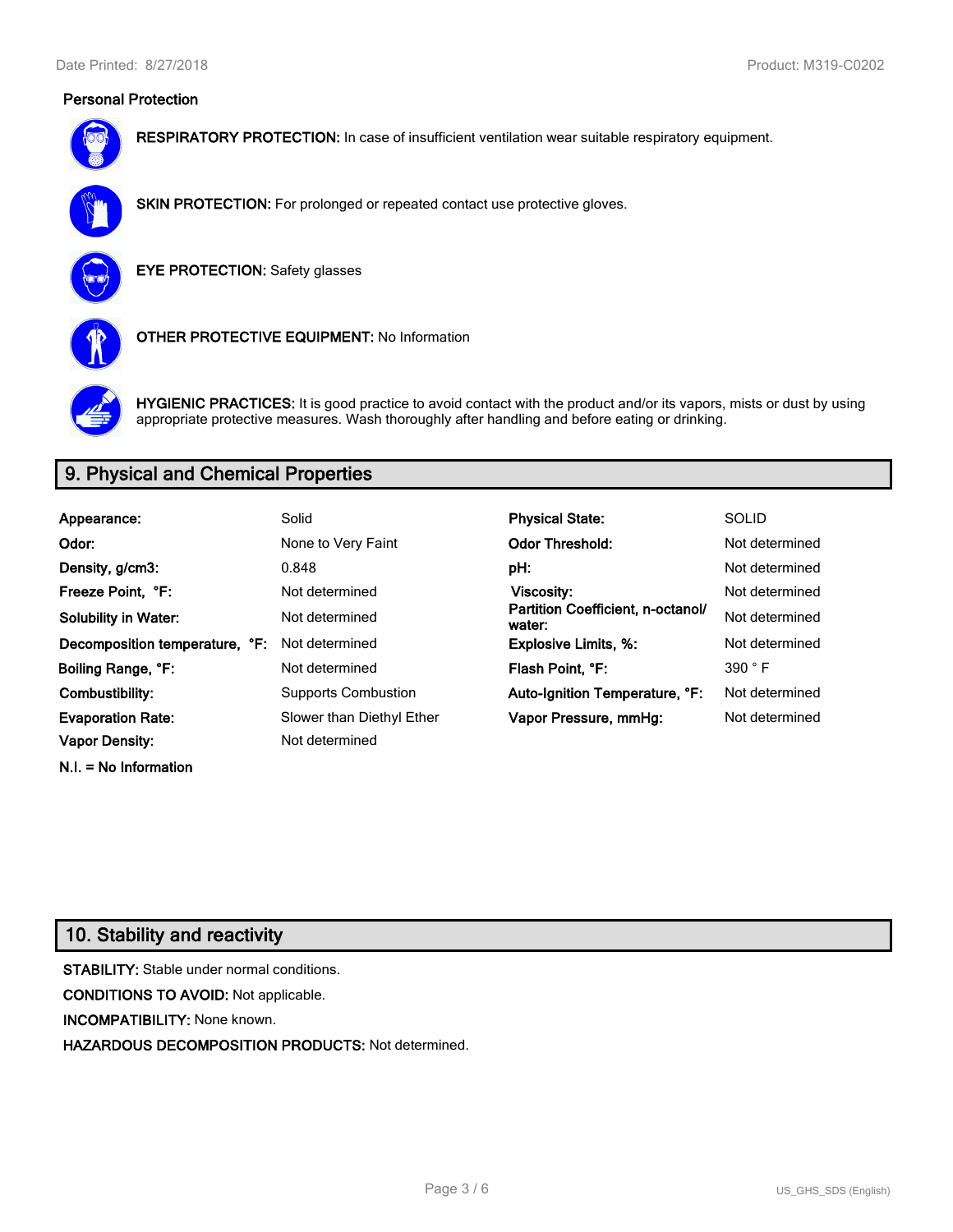# 11. Toxicological information



Practical Experiences

EMERGENCY OVERVIEW: No Information

- EFFECT OF OVEREXPOSURE EYE CONTACT: No Information
- EFFECT OF OVEREXPOSURE INGESTION: No Information
- EFFECT OF OVEREXPOSURE INHALATION: No Information
- EFFECT OF OVEREXPOSURE SKIN CONTACT: No Information

CARCINOGENICITY: This product contains Titanium Dioxide, which is listed by IARC as possibly carcinogenic to humans (Group 2B). This listing is based on inadequate evidence of carcinogenicity in humans and sufficient evidence in experimental animals. This classification is relevant when exposed to titanium dioxide in dust or powder form only, including cured product that is subject to sanding, grinding, cutting, or other surface preparation activities.

### PRIMARY ROUTE(S) OF ENTRY:

Acute Toxicity Values The acute effects of this product have not been tested. Data on individual components are tabulated below

| CAS-No.    | <b>Chemical Name</b> | Oral LD50        | Dermal LD50                  | Vapor LC50 |
|------------|----------------------|------------------|------------------------------|------------|
| 8002-74-2  | polyethylene wax     | >3750 mg/kg Rat  | >3600 mg/kg Rabbit >14 mg/l  |            |
| 13463-67-7 | titanium dioxide     | >10000 mg/kg Rat | >10000 mg/kg Rabbit >20 mg/l |            |

N.I. = No Information

### 12. Ecological information

ECOLOGICAL INFORMATION: Ecological evaluation of this material has not been performed; however, do not allow the product to be released to the environment without governmental approval/permits.

### 13. Disposal Information



### Product

DISPOSAL METHOD: Waste from this material may be a listed and/or characteristic hazardous waste. Dispose of material, contaminated absorbent, container and unused contents in accordance with local, state, and federal regulations.

STEPS TO BE TAKEN IN CASE MATERIAL IS RELEASED OR SPILLED: Sweep up or vacuum up spillage and collect in suitable container for disposal.

### 14. Transport Information

SPECIAL TRANSPORT PRECAUTIONS: No Information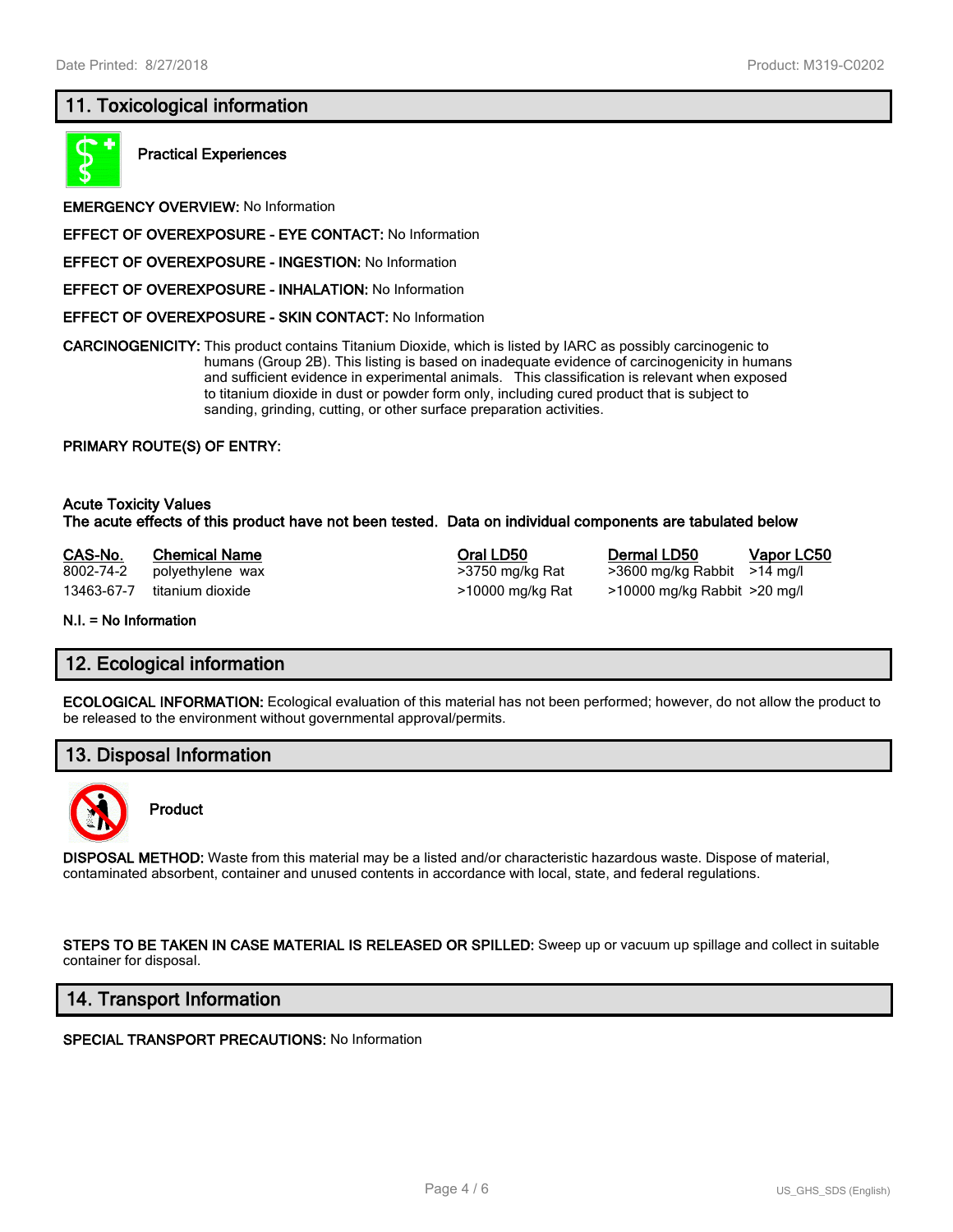DOT: NOT RESTRICTED IATA: NOT RESTRICTED IMDG: NOT RESTRICTED

## 15. Regulatory Information

## U.S. Federal Regulations:

### CERCLA - SARA Hazard Category

This product has been reviewed according to the EPA 'Hazard Categories' promulgated under Sections 311 and 312 of the Superfund Amendment and Reauthorization Act of 1986 (SARA Title III) and is considered, under applicable definitions, to meet the following categories:

None Known

### SARA SECTION 313

This product contains the following substances subject to the reporting requirements of Section 313 of Title III of the Superfund Amendment and Reauthorization Act of 1986 and 40 CFR part 372:

No Sara 313 components exist in this product.

### TOXIC SUBSTANCES CONTROL ACT

This product contains the following chemical substances subject to the reporting requirements of TSCA 12(B) if exported from the United States:

No TSCA components exist in this product.

# U.S. State Regulations:

### CALIFORNIA PROPOSITION 65

 $\mathbb{A}$  WARNING: Cancer - www.P65Warnings.ca.gov.

Titanium Dioxide, Cancer, 4.6442%

|                       | 16. Other Information               |                                                                               |                              |                    |                         |                             |           |
|-----------------------|-------------------------------------|-------------------------------------------------------------------------------|------------------------------|--------------------|-------------------------|-----------------------------|-----------|
| <b>Revision Date:</b> |                                     | 8/14/2018                                                                     |                              |                    | <b>Supersedes Date:</b> |                             | 5/18/2018 |
| Reason for revision:  |                                     | No Information                                                                |                              |                    |                         |                             |           |
|                       | Datasheet produced by:              |                                                                               | <b>Regulatory Department</b> |                    |                         |                             |           |
| <b>HMIS Ratings:</b>  |                                     |                                                                               |                              |                    |                         |                             |           |
| Health:               |                                     | <b>Flammability:</b>                                                          | 0                            | <b>Reactivity:</b> |                         | <b>Personal Protection:</b> | х         |
|                       | Volatile Organic Compounds, gr/ltr: |                                                                               | 0                            |                    |                         |                             |           |
|                       |                                     | Text for GHS Hazard Statements shown in Section 3 describing each ingredient: |                              |                    |                         |                             |           |
| H332                  |                                     | Harmful if inhaled.                                                           |                              |                    |                         |                             |           |

Icons for GHS Pictograms shown in Section 3 describing each ingredient: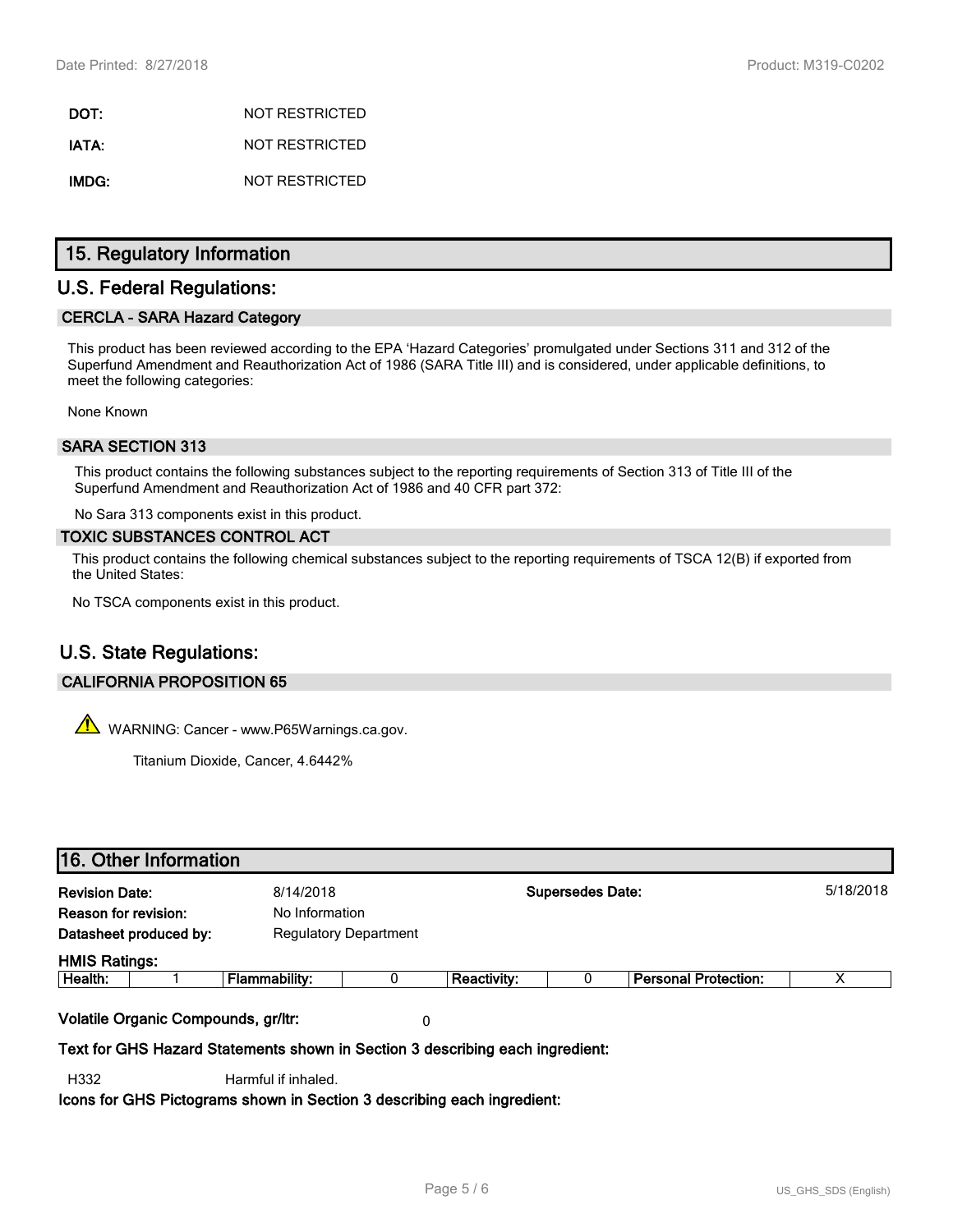

The information on this sheet corresponds to our present knowledge. It is not a specification and it does not guarantee specific properties. The information is intended to provide general guidance as to health and safety based upon our knowledge of the handling, storage, and use of the product. It is not applicable to unusual or non-standard uses of the product where instructions and recommendations are not followed.

Only the original U.S. - English version is authoritative.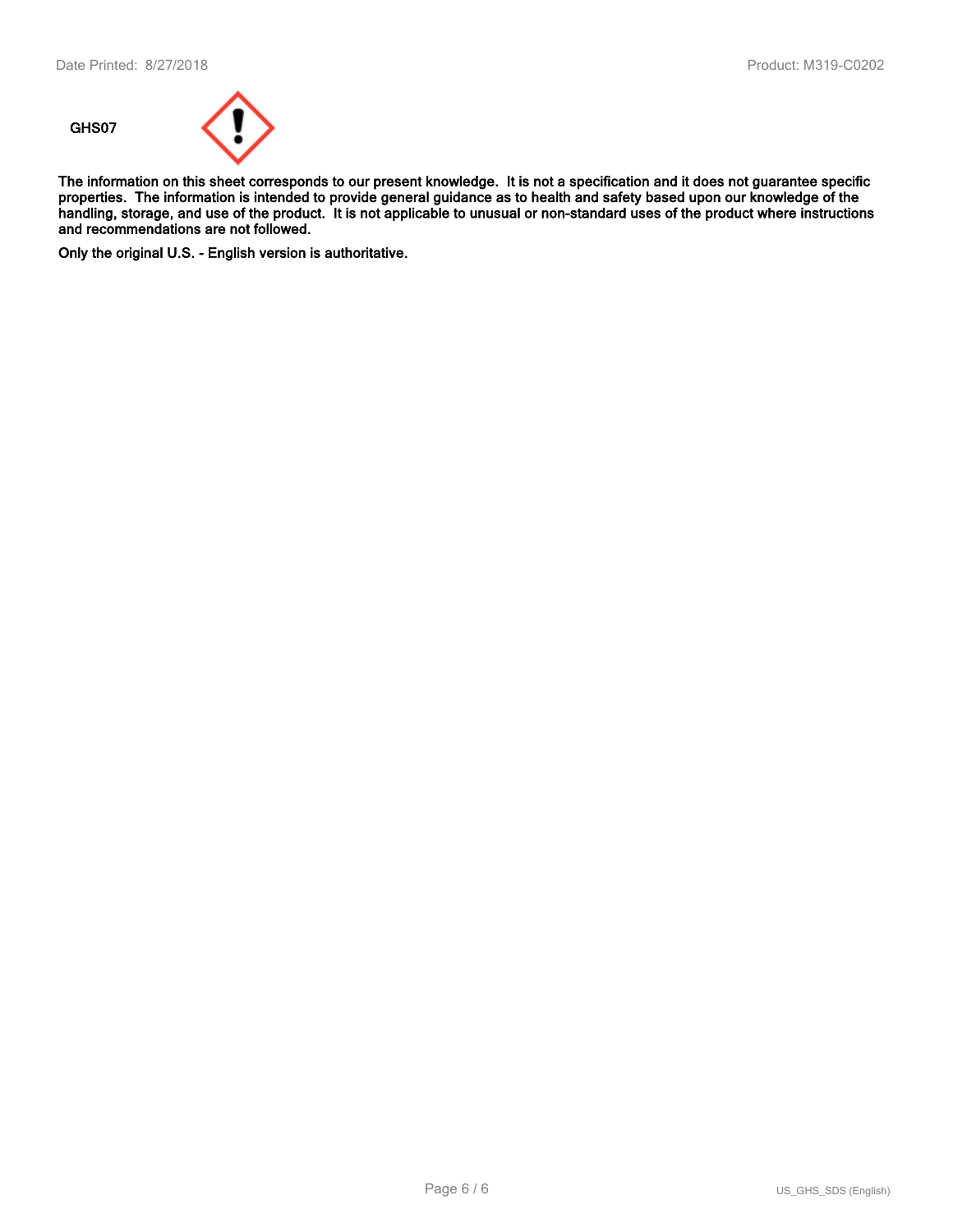# Safety Data Sheet



| 1. Identification                            |                                                                                                                                                 |
|----------------------------------------------|-------------------------------------------------------------------------------------------------------------------------------------------------|
| <b>Product Information:</b>                  | M319-C0369                                                                                                                                      |
| <b>Product Name:</b>                         | PERMAFILL™ CARTRIDGE WALNUT                                                                                                                     |
| <b>Recommended Use:</b>                      | Surface Preparation or Protection                                                                                                               |
| Supplied by:                                 | <b>Mohawk Finishing Products</b><br>Division of RPM Wood Finishes Group, Inc.<br>2220 US Hwy 70 SE Suite 100<br>Hickory, NC 28602<br><b>USA</b> |
| <b>Company Phone No:</b>                     | (800) 522-8266                                                                                                                                  |
| <b>Emergency Phone No. CHEMTREC:</b>         | (800) 424-9300                                                                                                                                  |
| <b>International Emergency No. CHEMTREC:</b> | (703) 527-3887<br>(Collect calls are accepted)                                                                                                  |

# 2. Hazards Identification

### GHS Classification

### Symbol(s) of Product

This material is not classified as hazardous by the Globally Harmonized System (GHS) or by Occupational Safety & Health Administration (OSHA) Hazard Communication criteria

### Signal Word

No Signal Word has been assigned

# 3. Composition/Information on ingredients

| <b>Chemical Name</b> | CAS-No.    | Wt. %     | <b>GHS Symbols</b> | <b>GHS Statements</b> |
|----------------------|------------|-----------|--------------------|-----------------------|
| polyethylene wax     | 8002-74-2  | 25-40     | GHS07              | H332                  |
| titanium dioxide     | 13463-67-7 | $01 - 10$ | No Information     | No Information        |
| barium sulfate       | 7727-43-7  | < 0.1     | No Information     | No Information        |

The exact percentage (concentration) of ingredients is being withheld as a trade secret.

The text for GHS Hazard Statements shown above (if any) is given in the "Other information" Section.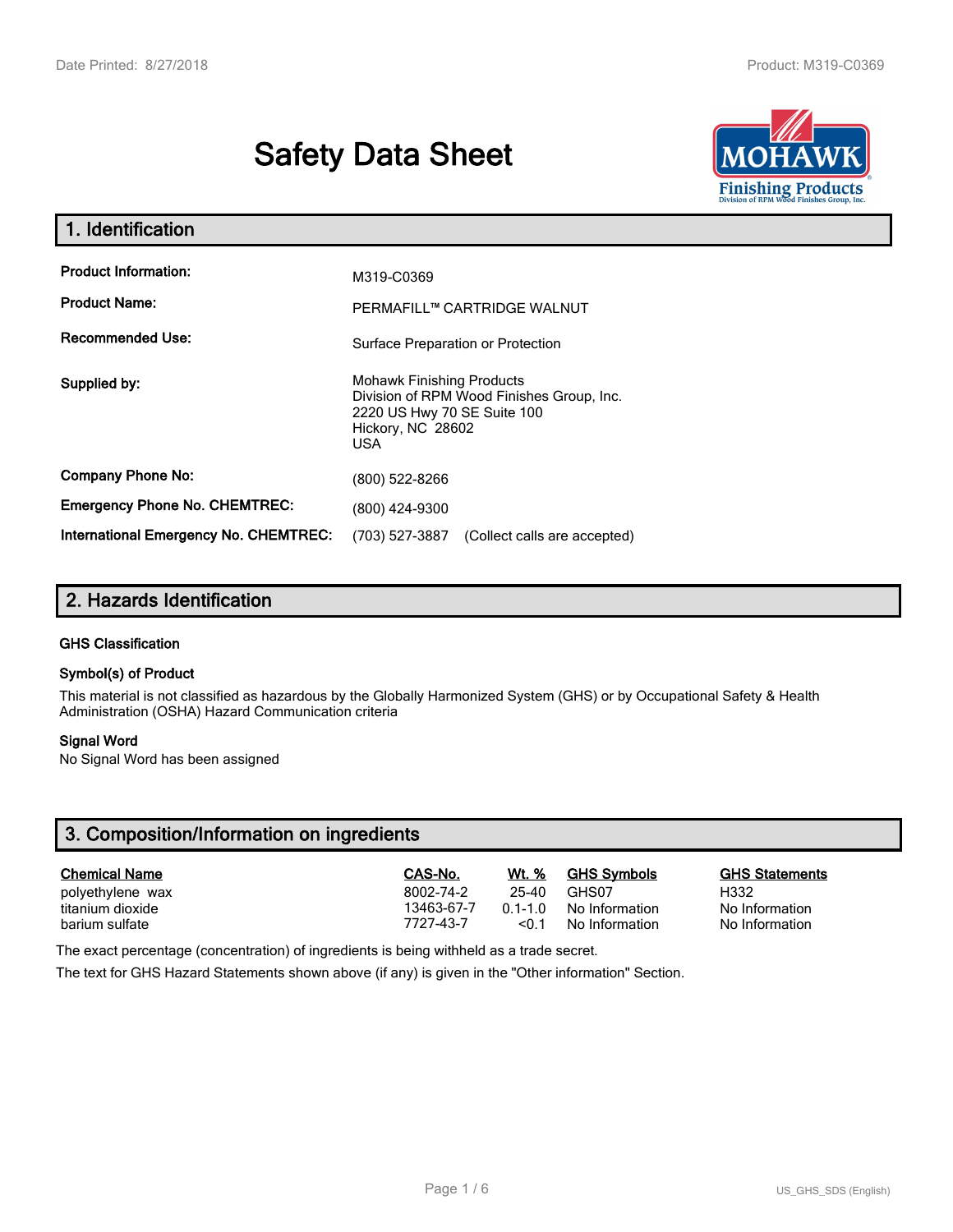## 4. First-aid Measures



FIRST AID - EYE CONTACT: IF IN EYES: Rinse cautiously with water for several minutes. Remove contact lenses, if present and easy to do. Continue rinsing. If eye irritation persists: Get medical advice/attention.

FIRST AID - SKIN CONTACT: IF ON SKIN: Gently wash with plenty of Soap and Water. If skin irritation occurs: Get medical advice/ attention.

FIRST AID - INGESTION: IF SWALLOWED: rinse mouth. Do NOT induce vomiting. IF exposed or if you feel unwell: Call a POISON CENTER or doctor/physician.

FIRST AID - INHALATION: IF INHALED: If breathing is difficult, remove victim to fresh air and keep at rest in a position comfortable for breathing. IF exposed or if you feel unwell: Call a POISON CENTER or doctor/physician.

### 5. Fire-fighting Measures

SPECIAL FIREFIGHTING PROCEDURES: This product is not expected to burn under normal conditions of use.

FIREFIGHTING EQUIPMENT: None.

## 6. Accidental Release Measures

### ENVIRONMENTAL MEASURES: No Information

STEPS TO BE TAKEN IN CASE MATERIAL IS RELEASED OR SPILLED: Sweep up or vacuum up spillage and collect in suitable container for disposal.

### 7. Handling and Storage



HANDLING: Avoid inhalation and contact with eyes, skin, and clothing. Wash hands thoroughly after handling and before eating or drinking. In keeping with safe handling practices, avoid ignition sources (smoking, flames, pilot lights, electrical sparks); ground and bond containers when transferring the material to prevent static electricity sparks that could ignite vapor and use spark proof tools and explosion proof equipment. Empty containers may retain product residue or vapor. Do not pressurize, cut, weld, braze, solder, drill, grind, or expose container to heat, flame, sparks, static electricity, or other sources of ignition. Any of these actions can potentially cause an explosion that may lead to injury.

STORAGE: Keep containers closed when not in use. Store in cool well ventilated space away from incompatible materials.

### 8. Exposure Controls/Personal Protection

| Ingredients with Occupational Exposure Limits |                      |                       |                     |                         |
|-----------------------------------------------|----------------------|-----------------------|---------------------|-------------------------|
| <b>Chemical Name</b>                          | <b>ACGIH TLV-TWA</b> | <b>ACGIH-TLV STEL</b> | <b>OSHA PEL-TWA</b> | <b>OSHA PEL-CEILING</b> |
| polyethylene wax                              | $2 \text{ mg/m}$     | N.D.                  | N.D.                | N.D.                    |
| titanium dioxide                              | $10 \text{ mg/m}$    | N.D.                  | 15 mg/m $3$         | N.D.                    |
| barium sulfate                                | $5 \text{ mg/m}$     | N.D.                  | 15 mg/m $3$         | N.D.                    |

Further Advice: MEL = Maximum Exposure Limit OES = Occupational Exposure Standard SUP = Supplier's Recommendation Sk = Skin Sensitizer N.E. = Not Established N.D. = Not Determined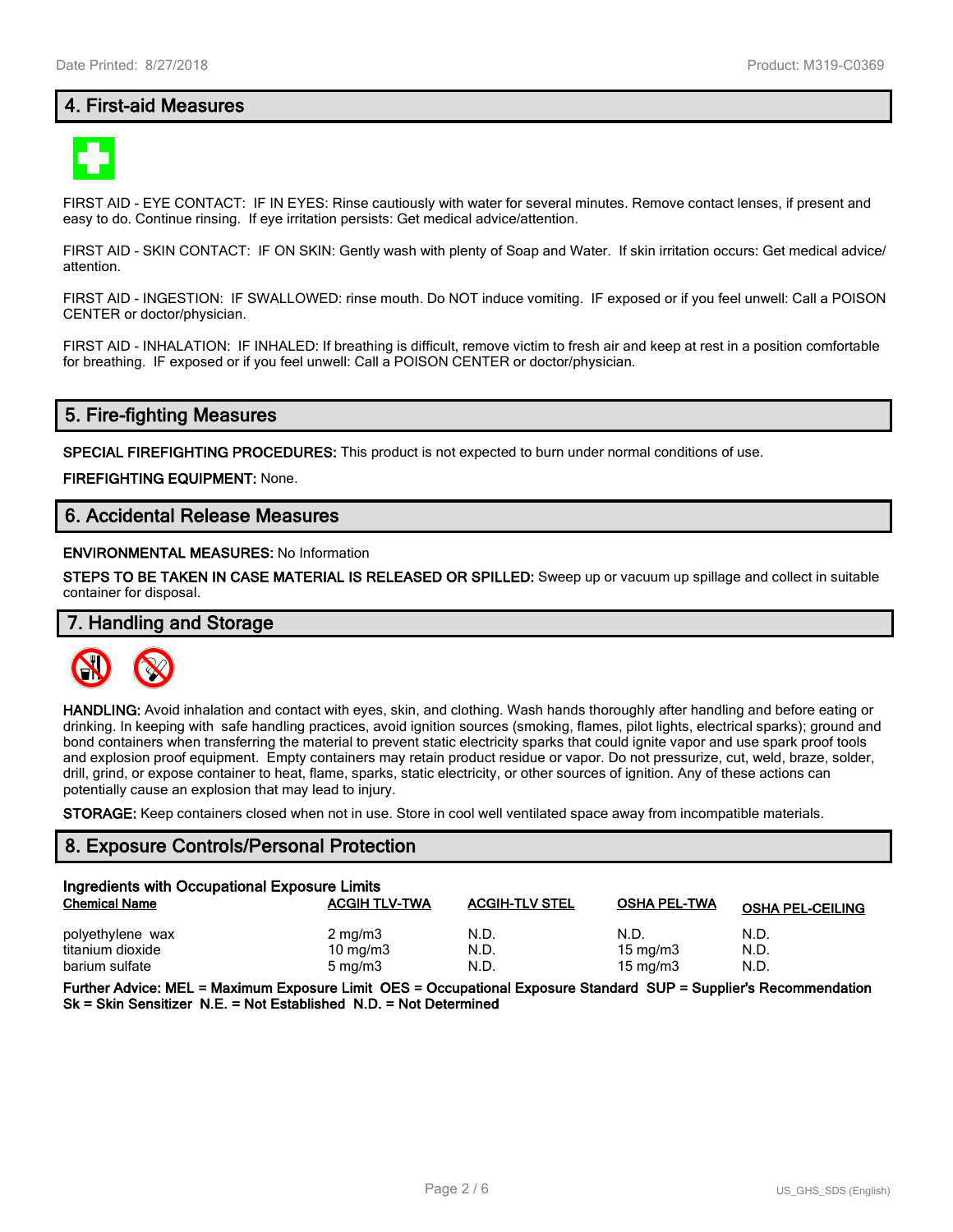### Personal Protection



RESPIRATORY PROTECTION: In case of insufficient ventilation wear suitable respiratory equipment.



SKIN PROTECTION: For prolonged or repeated contact use protective gloves.



EYE PROTECTION: Safety glasses



OTHER PROTECTIVE EQUIPMENT: No Information



HYGIENIC PRACTICES: It is good practice to avoid contact with the product and/or its vapors, mists or dust by using appropriate protective measures. Wash thoroughly after handling and before eating or drinking.

# 9. Physical and Chemical Properties

| Appearance:                    | Solid                      | <b>Physical State:</b>                      | <b>SOLID</b>   |
|--------------------------------|----------------------------|---------------------------------------------|----------------|
| Odor:                          | None to Very Faint         | <b>Odor Threshold:</b>                      | Not determined |
| Density, g/cm3:                | 0.835                      | pH:                                         | Not determined |
| Freeze Point. °F:              | Not determined             | Viscosity:                                  | Not determined |
| <b>Solubility in Water:</b>    | Not determined             | Partition Coefficient, n-octanol/<br>water: | Not determined |
| Decomposition temperature, °F: | Not determined             | <b>Explosive Limits, %:</b>                 | Not determined |
| Boiling Range, °F:             | Not determined             | Flash Point, °F:                            | 390 °F         |
| Combustibility:                | <b>Supports Combustion</b> | Auto-Ignition Temperature, °F:              | Not determined |
| <b>Evaporation Rate:</b>       | Slower than Diethyl Ether  | Vapor Pressure, mmHg:                       | Not determined |
| <b>Vapor Density:</b>          | Not determined             |                                             |                |

# 10. Stability and reactivity

N.I. = No Information

STABILITY: Stable under normal conditions. CONDITIONS TO AVOID: Not applicable. INCOMPATIBILITY: None known. HAZARDOUS DECOMPOSITION PRODUCTS: Not determined.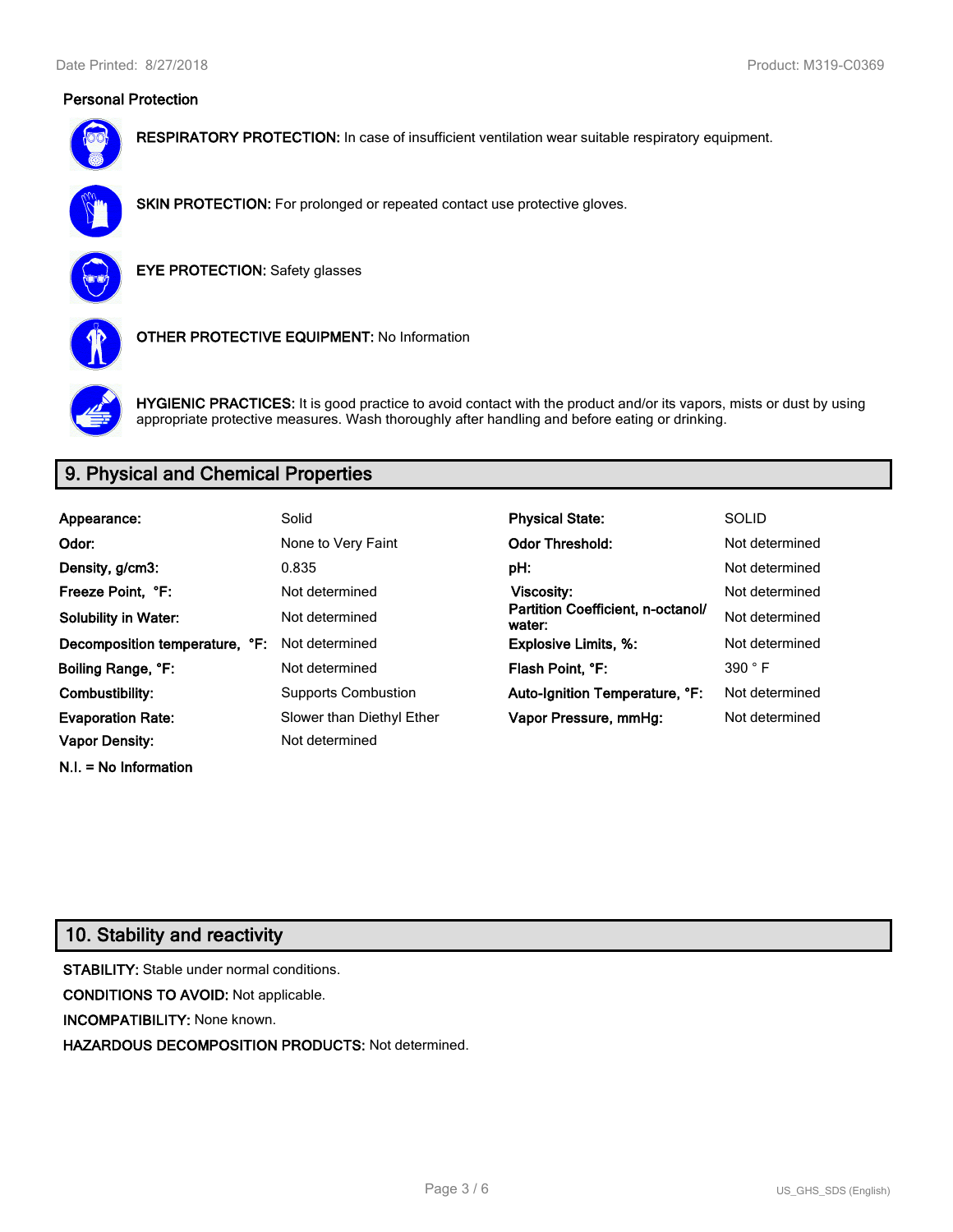# 11. Toxicological information



Practical Experiences

EMERGENCY OVERVIEW: No Information

- EFFECT OF OVEREXPOSURE EYE CONTACT: No Information
- EFFECT OF OVEREXPOSURE INGESTION: No Information
- EFFECT OF OVEREXPOSURE INHALATION: No Information
- EFFECT OF OVEREXPOSURE SKIN CONTACT: No Information

CARCINOGENICITY: This product contains Titanium Dioxide, which is listed by IARC as possibly carcinogenic to humans (Group 2B). This listing is based on inadequate evidence of carcinogenicity in humans and sufficient evidence in experimental animals. This classification is relevant when exposed to titanium dioxide in dust or powder form only, including cured product that is subject to sanding, grinding, cutting, or other surface preparation activities.

### PRIMARY ROUTE(S) OF ENTRY:

### Acute Toxicity Values The acute effects of this product have not been tested. Data on individual components are tabulated below

| CAS-No.    | <b>Chemical Name</b> | Oral LD50        | Dermal LD50                      | <b>Vapor LC50</b> |
|------------|----------------------|------------------|----------------------------------|-------------------|
| 8002-74-2  | polyethylene wax     | >3750 mg/kg Rat  | $>3600$ mg/kg Rabbit $>14$ mg/l  |                   |
| 13463-67-7 | titanium dioxide     | >10000 mg/kg Rat | $>10000$ mg/kg Rabbit $>20$ mg/l |                   |
| 7727-43-7  | barium sulfate       | 307000 mg/kg Rat | N.I.                             | N.I.              |
|            |                      |                  |                                  |                   |

#### N.I. = No Information

### 12. Ecological information

ECOLOGICAL INFORMATION: Ecological evaluation of this material has not been performed; however, do not allow the product to be released to the environment without governmental approval/permits.

### 13. Disposal Information



### Product

DISPOSAL METHOD: Waste from this material may be a listed and/or characteristic hazardous waste. Dispose of material, contaminated absorbent, container and unused contents in accordance with local, state, and federal regulations.

STEPS TO BE TAKEN IN CASE MATERIAL IS RELEASED OR SPILLED: Sweep up or vacuum up spillage and collect in suitable container for disposal.

### 14. Transport Information

### SPECIAL TRANSPORT PRECAUTIONS: No Information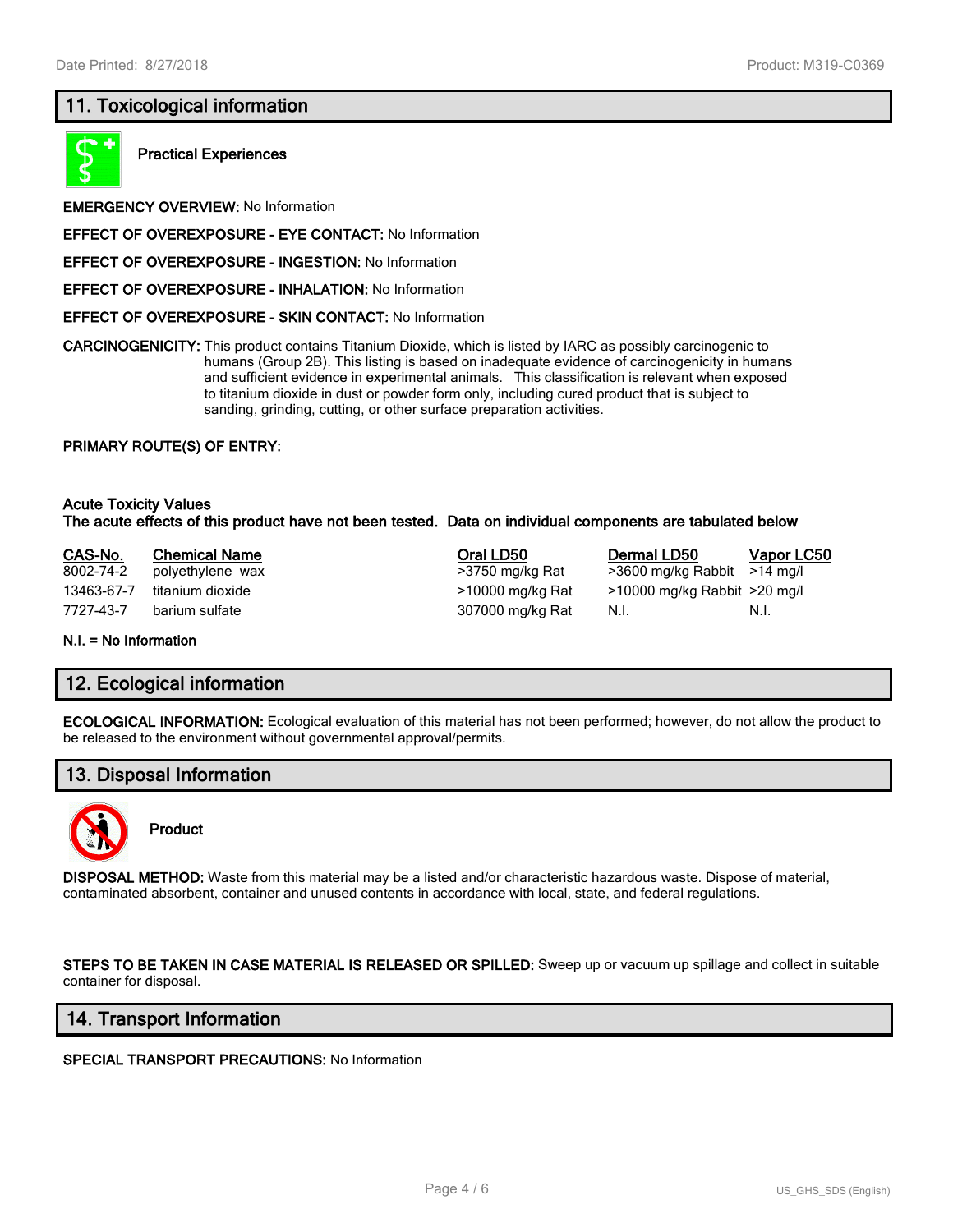DOT: NOT RESTRICTED IATA: NOT RESTRICTED IMDG: NOT RESTRICTED

## 15. Regulatory Information

## U.S. Federal Regulations:

### CERCLA - SARA Hazard Category

This product has been reviewed according to the EPA 'Hazard Categories' promulgated under Sections 311 and 312 of the Superfund Amendment and Reauthorization Act of 1986 (SARA Title III) and is considered, under applicable definitions, to meet the following categories:

None Known

### SARA SECTION 313

This product contains the following substances subject to the reporting requirements of Section 313 of Title III of the Superfund Amendment and Reauthorization Act of 1986 and 40 CFR part 372:

No Sara 313 components exist in this product.

### TOXIC SUBSTANCES CONTROL ACT

This product contains the following chemical substances subject to the reporting requirements of TSCA 12(B) if exported from the United States:

No TSCA components exist in this product.

# U.S. State Regulations:

### CALIFORNIA PROPOSITION 65

WARNING: Cancer and Reproductive Harm - www.P65Warnings.ca.gov.

Titanium Dioxide, Cancer, 0.1753% Cadmium, Reproductive Harm, 0%

## 16. Other Information

| х |
|---|

Text for GHS Hazard Statements shown in Section 3 describing each ingredient:

H332 Harmful if inhaled.

Icons for GHS Pictograms shown in Section 3 describing each ingredient: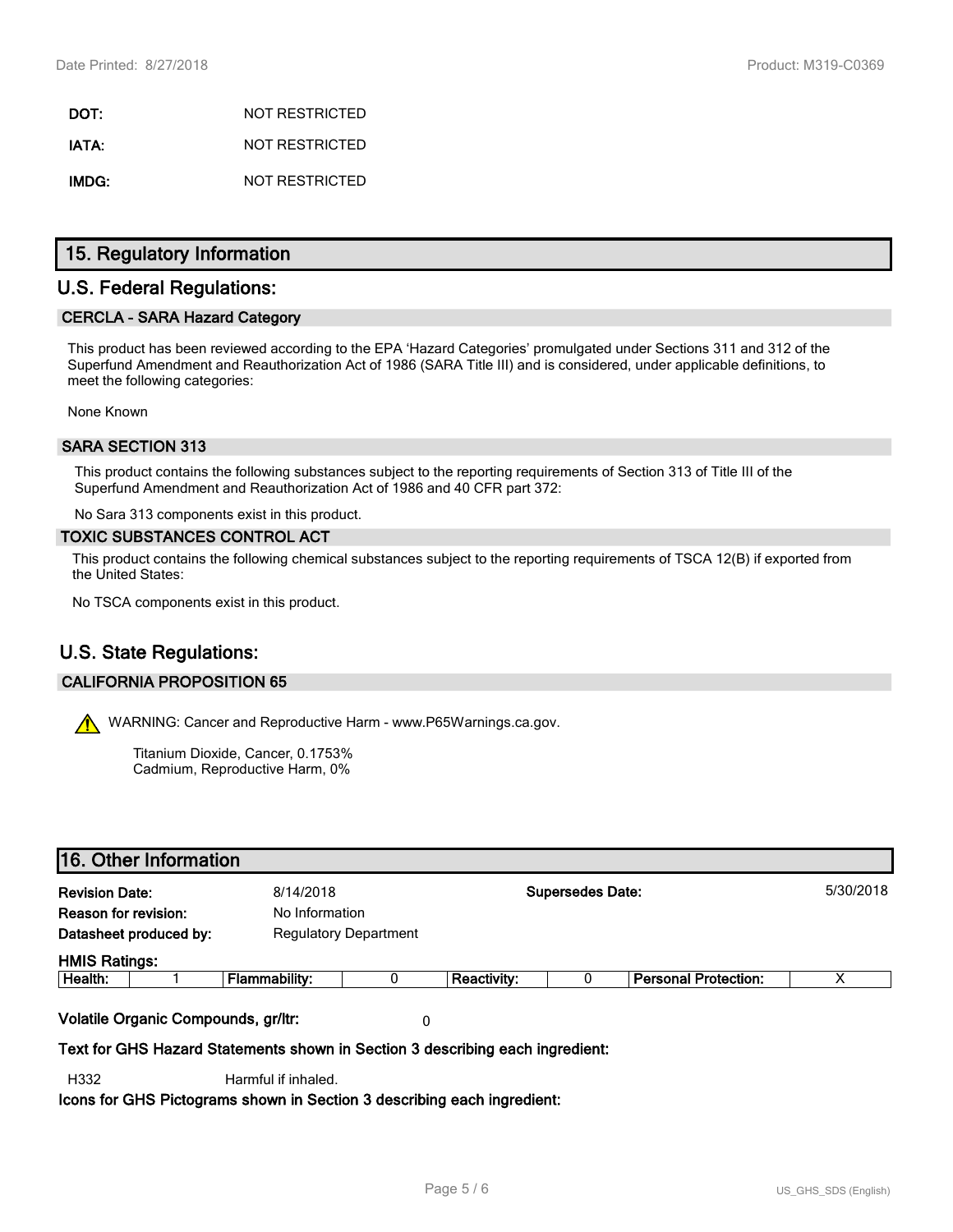

The information on this sheet corresponds to our present knowledge. It is not a specification and it does not guarantee specific properties. The information is intended to provide general guidance as to health and safety based upon our knowledge of the handling, storage, and use of the product. It is not applicable to unusual or non-standard uses of the product where instructions and recommendations are not followed.

Only the original U.S. - English version is authoritative.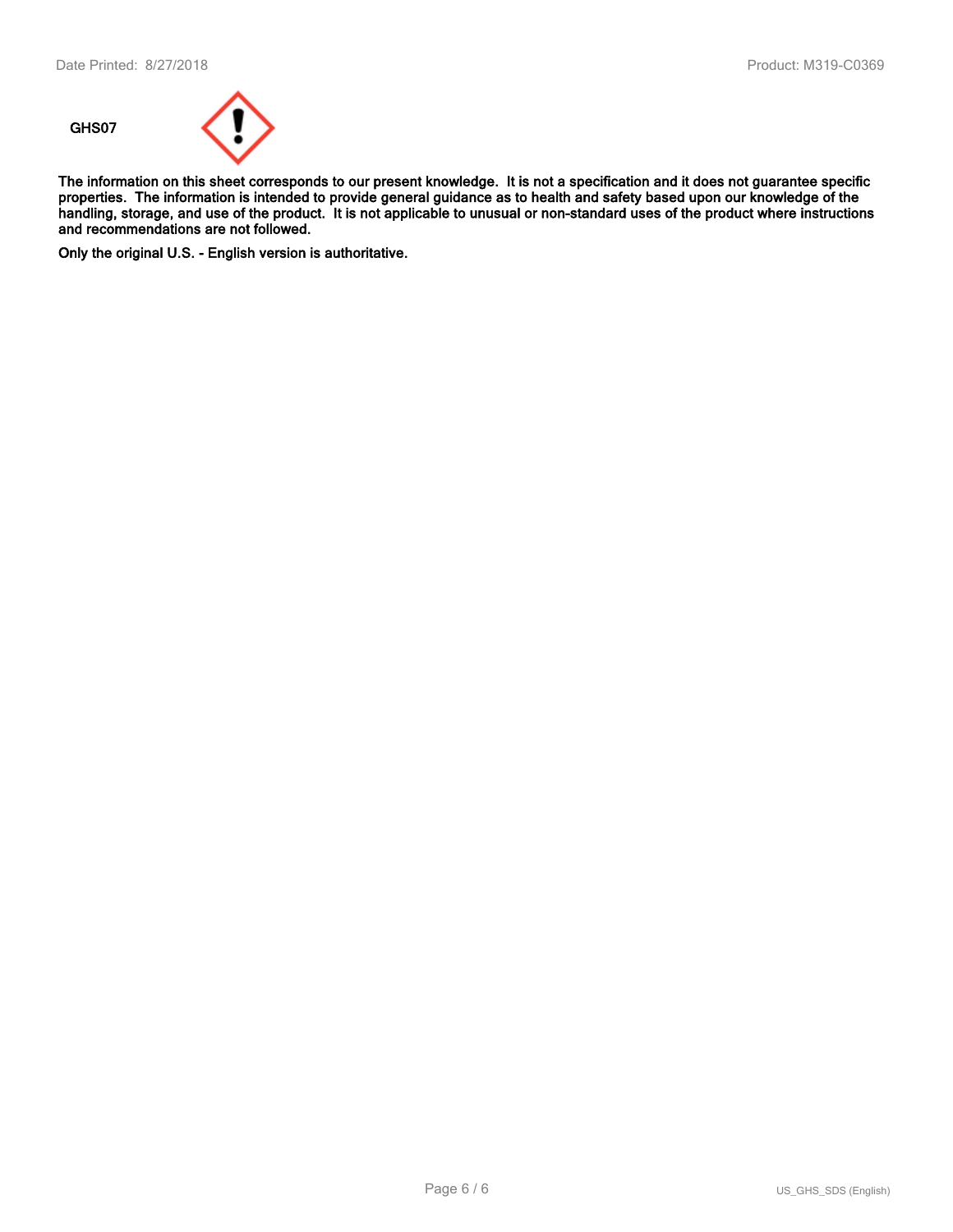# Safety Data Sheet



| 1. Identification                            |                                                                                                                                           |
|----------------------------------------------|-------------------------------------------------------------------------------------------------------------------------------------------|
| <b>Product Information:</b>                  | M319-C4038                                                                                                                                |
| <b>Product Name:</b>                         | PERMAFILL™ CARTRIDGE HICKORY                                                                                                              |
| <b>Recommended Use:</b>                      | Surface Preparation or Protection                                                                                                         |
| Supplied by:                                 | <b>Mohawk Finishing Products</b><br>Division of RPM Wood Finishes Group, Inc.<br>2220 US Hwy 70 SE Suite 100<br>Hickory, NC 28602<br>USA. |
| <b>Company Phone No:</b>                     | (800) 522-8266                                                                                                                            |
| <b>Emergency Phone No. CHEMTREC:</b>         | (800) 424-9300                                                                                                                            |
| <b>International Emergency No. CHEMTREC:</b> | (703) 527-3887<br>(Collect calls are accepted)                                                                                            |

# 2. Hazards Identification

### GHS Classification

### Symbol(s) of Product

This material is not classified as hazardous by the Globally Harmonized System (GHS) or by Occupational Safety & Health Administration (OSHA) Hazard Communication criteria

### Signal Word

No Signal Word has been assigned

# 3. Composition/Information on ingredients

| <b>Chemical Name</b> | CAS-No.    | <b>Wt.</b> % | <b>GHS Symbols</b> | <b>GHS Statements</b> |
|----------------------|------------|--------------|--------------------|-----------------------|
| polyethylene wax     | 8002-74-2  | 25-40        | GHS07              | H332                  |
| titanium dioxide     | 13463-67-7 | $10-25$      | No Information     | No Information        |
| barium sulfate       | 7727-43-7  | < 0.1        | No Information     | No Information        |

The exact percentage (concentration) of ingredients is being withheld as a trade secret.

The text for GHS Hazard Statements shown above (if any) is given in the "Other information" Section.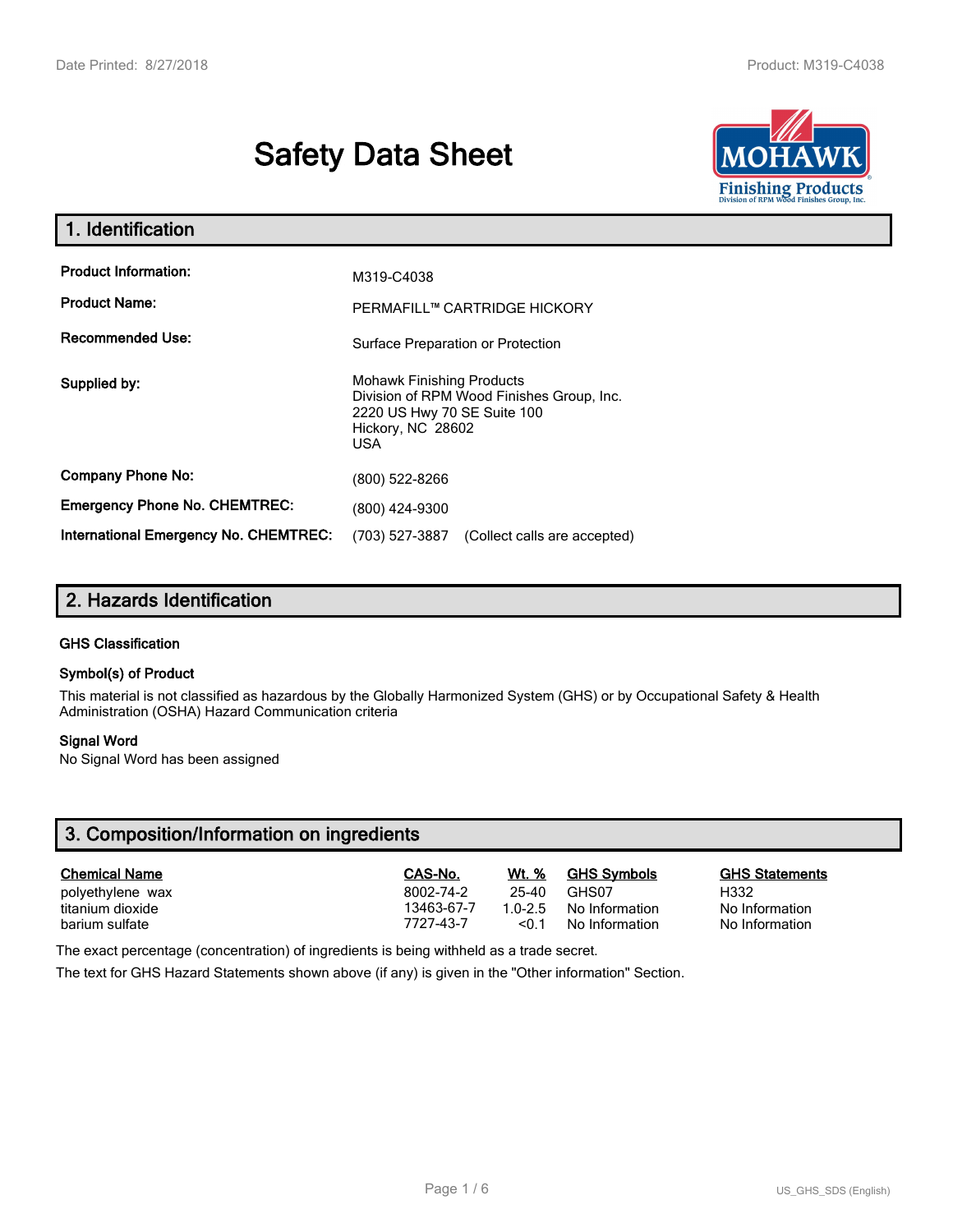## 4. First-aid Measures



FIRST AID - EYE CONTACT: IF IN EYES: Rinse cautiously with water for several minutes. Remove contact lenses, if present and easy to do. Continue rinsing. If eye irritation persists: Get medical advice/attention.

FIRST AID - SKIN CONTACT: IF ON SKIN: Gently wash with plenty of Soap and Water. If skin irritation occurs: Get medical advice/ attention.

FIRST AID - INGESTION: IF SWALLOWED: rinse mouth. Do NOT induce vomiting. IF exposed or if you feel unwell: Call a POISON CENTER or doctor/physician.

FIRST AID - INHALATION: IF INHALED: If breathing is difficult, remove victim to fresh air and keep at rest in a position comfortable for breathing. IF exposed or if you feel unwell: Call a POISON CENTER or doctor/physician.

### 5. Fire-fighting Measures

SPECIAL FIREFIGHTING PROCEDURES: This product is not expected to burn under normal conditions of use.

FIREFIGHTING EQUIPMENT: None.

## 6. Accidental Release Measures

### ENVIRONMENTAL MEASURES: No Information

STEPS TO BE TAKEN IN CASE MATERIAL IS RELEASED OR SPILLED: Sweep up or vacuum up spillage and collect in suitable container for disposal.

### 7. Handling and Storage



HANDLING: Avoid inhalation and contact with eyes, skin, and clothing. Wash hands thoroughly after handling and before eating or drinking. In keeping with safe handling practices, avoid ignition sources (smoking, flames, pilot lights, electrical sparks); ground and bond containers when transferring the material to prevent static electricity sparks that could ignite vapor and use spark proof tools and explosion proof equipment. Empty containers may retain product residue or vapor. Do not pressurize, cut, weld, braze, solder, drill, grind, or expose container to heat, flame, sparks, static electricity, or other sources of ignition. Any of these actions can potentially cause an explosion that may lead to injury.

STORAGE: Keep containers closed when not in use. Store in cool well ventilated space away from incompatible materials.

### 8. Exposure Controls/Personal Protection

| Ingredients with Occupational Exposure Limits |                      |                       |                     |                         |
|-----------------------------------------------|----------------------|-----------------------|---------------------|-------------------------|
| <b>Chemical Name</b>                          | <b>ACGIH TLV-TWA</b> | <b>ACGIH-TLV STEL</b> | <b>OSHA PEL-TWA</b> | <b>OSHA PEL-CEILING</b> |
| polyethylene wax                              | $2 \text{ mg/m}$     | N.D.                  | N.D.                | N.D.                    |
| titanium dioxide                              | $10 \text{ mg/m}$    | N.D.                  | 15 mg/m $3$         | N.D.                    |
| barium sulfate                                | $5 \text{ mg/m}$     | N.D.                  | 15 mg/m $3$         | N.D.                    |

Further Advice: MEL = Maximum Exposure Limit OES = Occupational Exposure Standard SUP = Supplier's Recommendation Sk = Skin Sensitizer N.E. = Not Established N.D. = Not Determined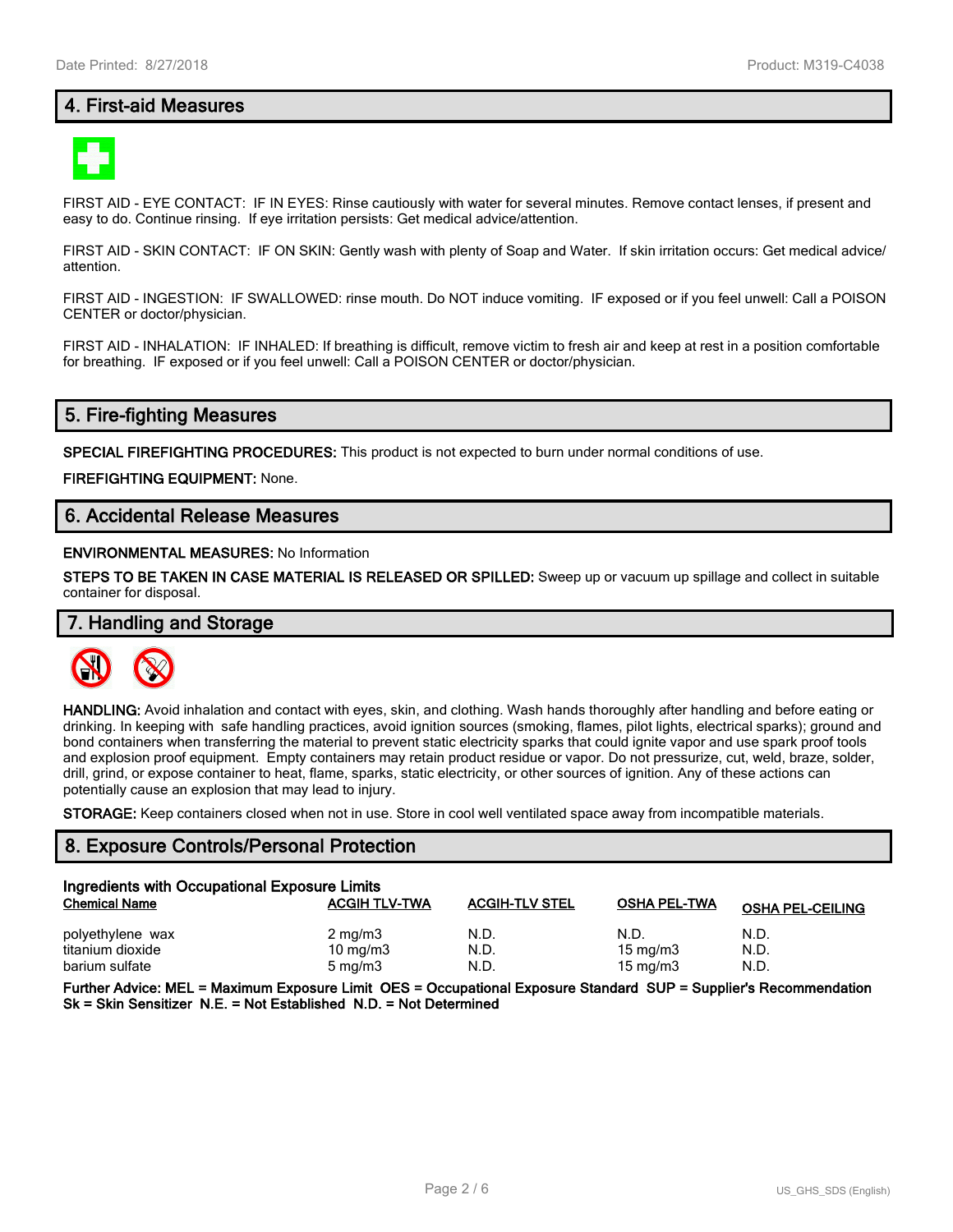### Personal Protection



RESPIRATORY PROTECTION: In case of insufficient ventilation wear suitable respiratory equipment.



SKIN PROTECTION: For prolonged or repeated contact use protective gloves.



EYE PROTECTION: Safety glasses



OTHER PROTECTIVE EQUIPMENT: No Information



HYGIENIC PRACTICES: It is good practice to avoid contact with the product and/or its vapors, mists or dust by using appropriate protective measures. Wash thoroughly after handling and before eating or drinking.

# 9. Physical and Chemical Properties

| Appearance:                    | Solid                      | <b>Physical State:</b>                      | <b>SOLID</b>   |
|--------------------------------|----------------------------|---------------------------------------------|----------------|
| Odor:                          | None to Very Faint         | <b>Odor Threshold:</b>                      | Not determined |
| Density, g/cm3:                | 0.848                      | pH:                                         | Not determined |
| Freeze Point. °F:              | Not determined             | Viscosity:                                  | Not determined |
| <b>Solubility in Water:</b>    | Not determined             | Partition Coefficient, n-octanol/<br>water: | Not determined |
| Decomposition temperature, °F: | Not determined             | <b>Explosive Limits, %:</b>                 | Not determined |
| Boiling Range, °F:             | Not determined             | Flash Point, °F:                            | 390 °F         |
| Combustibility:                | <b>Supports Combustion</b> | Auto-Ignition Temperature, °F:              | Not determined |
| <b>Evaporation Rate:</b>       | Slower than Diethyl Ether  | Vapor Pressure, mmHg:                       | Not determined |
| <b>Vapor Density:</b>          | Not determined             |                                             |                |

# 10. Stability and reactivity

N.I. = No Information

STABILITY: Stable under normal conditions. CONDITIONS TO AVOID: Not applicable. INCOMPATIBILITY: None known. HAZARDOUS DECOMPOSITION PRODUCTS: Not determined.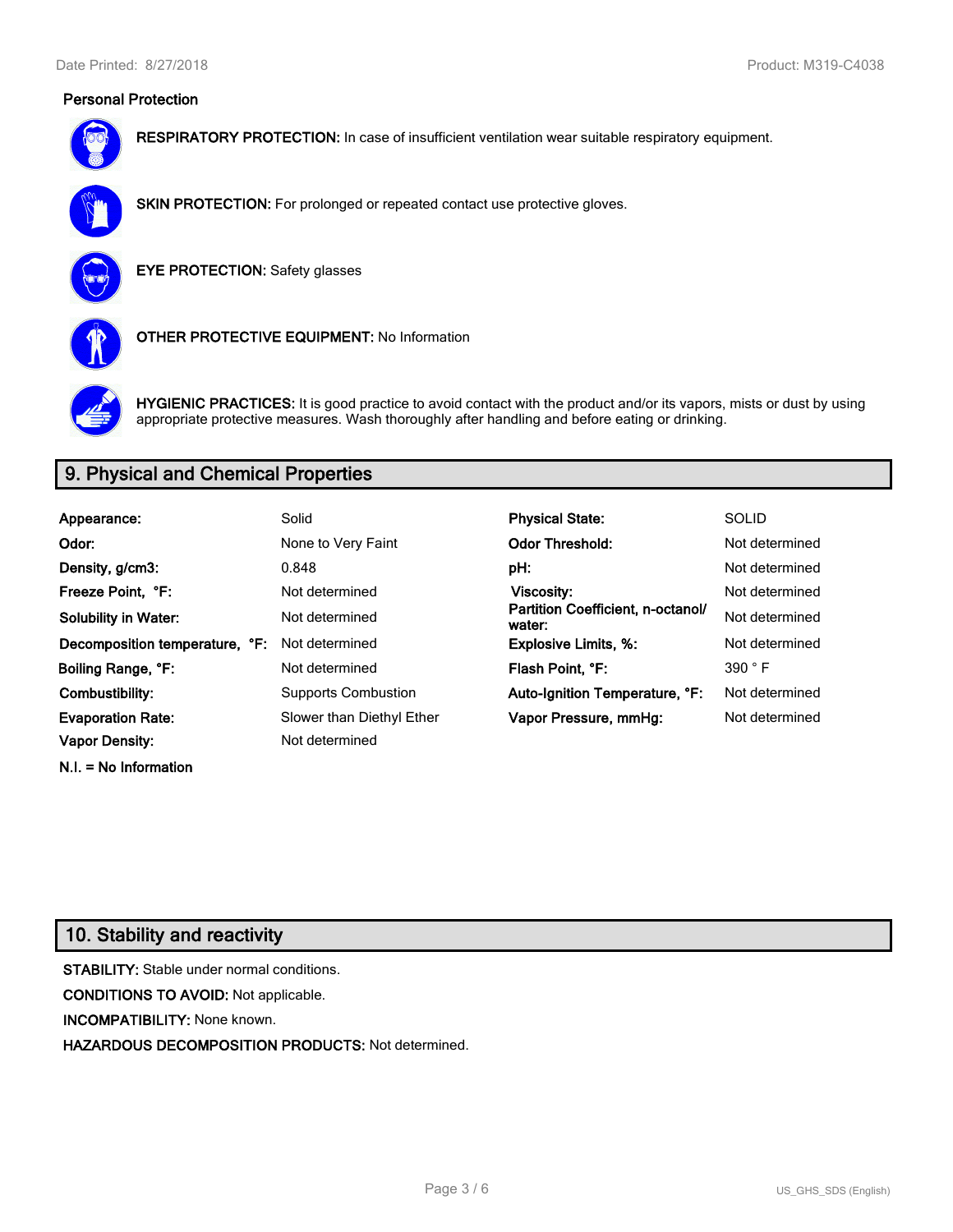# 11. Toxicological information



Practical Experiences

EMERGENCY OVERVIEW: No Information

- EFFECT OF OVEREXPOSURE EYE CONTACT: No Information
- EFFECT OF OVEREXPOSURE INGESTION: No Information
- EFFECT OF OVEREXPOSURE INHALATION: No Information
- EFFECT OF OVEREXPOSURE SKIN CONTACT: No Information

CARCINOGENICITY: This product contains Titanium Dioxide, which is listed by IARC as possibly carcinogenic to humans (Group 2B). This listing is based on inadequate evidence of carcinogenicity in humans and sufficient evidence in experimental animals. This classification is relevant when exposed to titanium dioxide in dust or powder form only, including cured product that is subject to sanding, grinding, cutting, or other surface preparation activities.

### PRIMARY ROUTE(S) OF ENTRY:

### Acute Toxicity Values The acute effects of this product have not been tested. Data on individual components are tabulated below

| CAS-No.    | <b>Chemical Name</b> | Oral LD50        | Dermal LD50                      | <b>Vapor LC50</b> |
|------------|----------------------|------------------|----------------------------------|-------------------|
| 8002-74-2  | polyethylene wax     | >3750 mg/kg Rat  | $>3600$ mg/kg Rabbit $>14$ mg/l  |                   |
| 13463-67-7 | titanium dioxide     | >10000 mg/kg Rat | $>10000$ mg/kg Rabbit $>20$ mg/l |                   |
| 7727-43-7  | barium sulfate       | 307000 mg/kg Rat | N.I.                             | N.I.              |
|            |                      |                  |                                  |                   |

#### N.I. = No Information

### 12. Ecological information

ECOLOGICAL INFORMATION: Ecological evaluation of this material has not been performed; however, do not allow the product to be released to the environment without governmental approval/permits.

### 13. Disposal Information



### Product

DISPOSAL METHOD: Waste from this material may be a listed and/or characteristic hazardous waste. Dispose of material, contaminated absorbent, container and unused contents in accordance with local, state, and federal regulations.

STEPS TO BE TAKEN IN CASE MATERIAL IS RELEASED OR SPILLED: Sweep up or vacuum up spillage and collect in suitable container for disposal.

### 14. Transport Information

### SPECIAL TRANSPORT PRECAUTIONS: No Information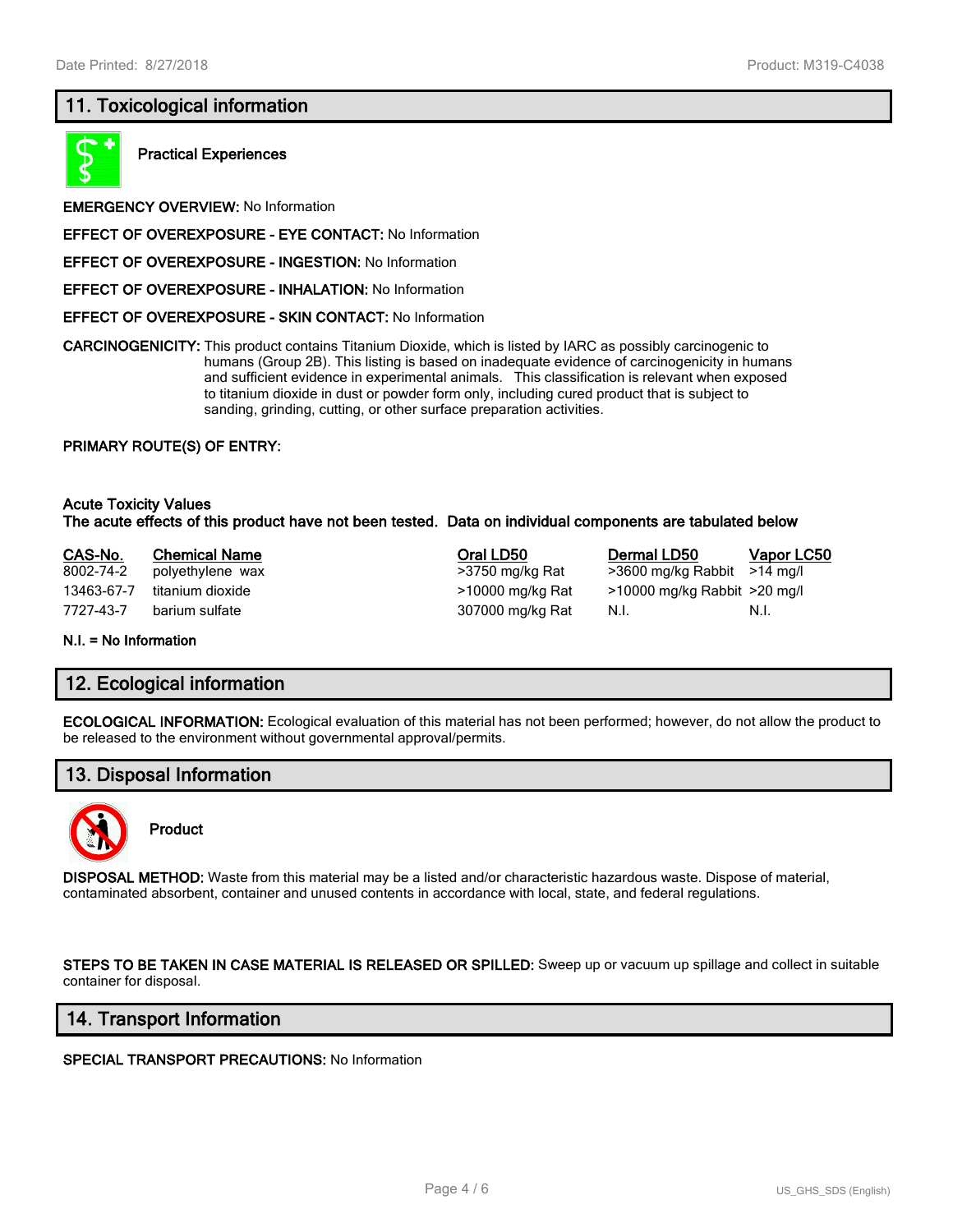DOT: NOT RESTRICTED IATA: NOT RESTRICTED IMDG: NOT RESTRICTED

### 15. Regulatory Information

### U.S. Federal Regulations:

### CERCLA - SARA Hazard Category

This product has been reviewed according to the EPA 'Hazard Categories' promulgated under Sections 311 and 312 of the Superfund Amendment and Reauthorization Act of 1986 (SARA Title III) and is considered, under applicable definitions, to meet the following categories:

None Known

### SARA SECTION 313

This product contains the following substances subject to the reporting requirements of Section 313 of Title III of the Superfund Amendment and Reauthorization Act of 1986 and 40 CFR part 372:

No Sara 313 components exist in this product.

### TOXIC SUBSTANCES CONTROL ACT

This product contains the following chemical substances subject to the reporting requirements of TSCA 12(B) if exported from the United States:

No TSCA components exist in this product.

# U.S. State Regulations:

### CALIFORNIA PROPOSITION 65

WARNING: Cancer and Reproductive Harm - www.P65Warnings.ca.gov.

Titanium Dioxide, Cancer, 2.438% Cadmium, Reproductive Harm, 0%

### 16. Other Information

| <b>Revision Date:</b> |                                     | 8/14/2018      |                              |                    | <b>Supersedes Date:</b> |                             | 5/18/2018 |
|-----------------------|-------------------------------------|----------------|------------------------------|--------------------|-------------------------|-----------------------------|-----------|
| Reason for revision:  |                                     | No Information |                              |                    |                         |                             |           |
|                       | Datasheet produced by:              |                | <b>Regulatory Department</b> |                    |                         |                             |           |
| <b>HMIS Ratings:</b>  |                                     |                |                              |                    |                         |                             |           |
| Health:               |                                     | Flammability:  | 0                            | <b>Reactivity:</b> |                         | <b>Personal Protection:</b> | ⋏         |
|                       | Volatile Organic Compounds, gr/ltr: |                | 0                            |                    |                         |                             |           |
|                       |                                     |                |                              |                    |                         |                             |           |

Text for GHS Hazard Statements shown in Section 3 describing each ingredient:

H332 Harmful if inhaled.

Icons for GHS Pictograms shown in Section 3 describing each ingredient: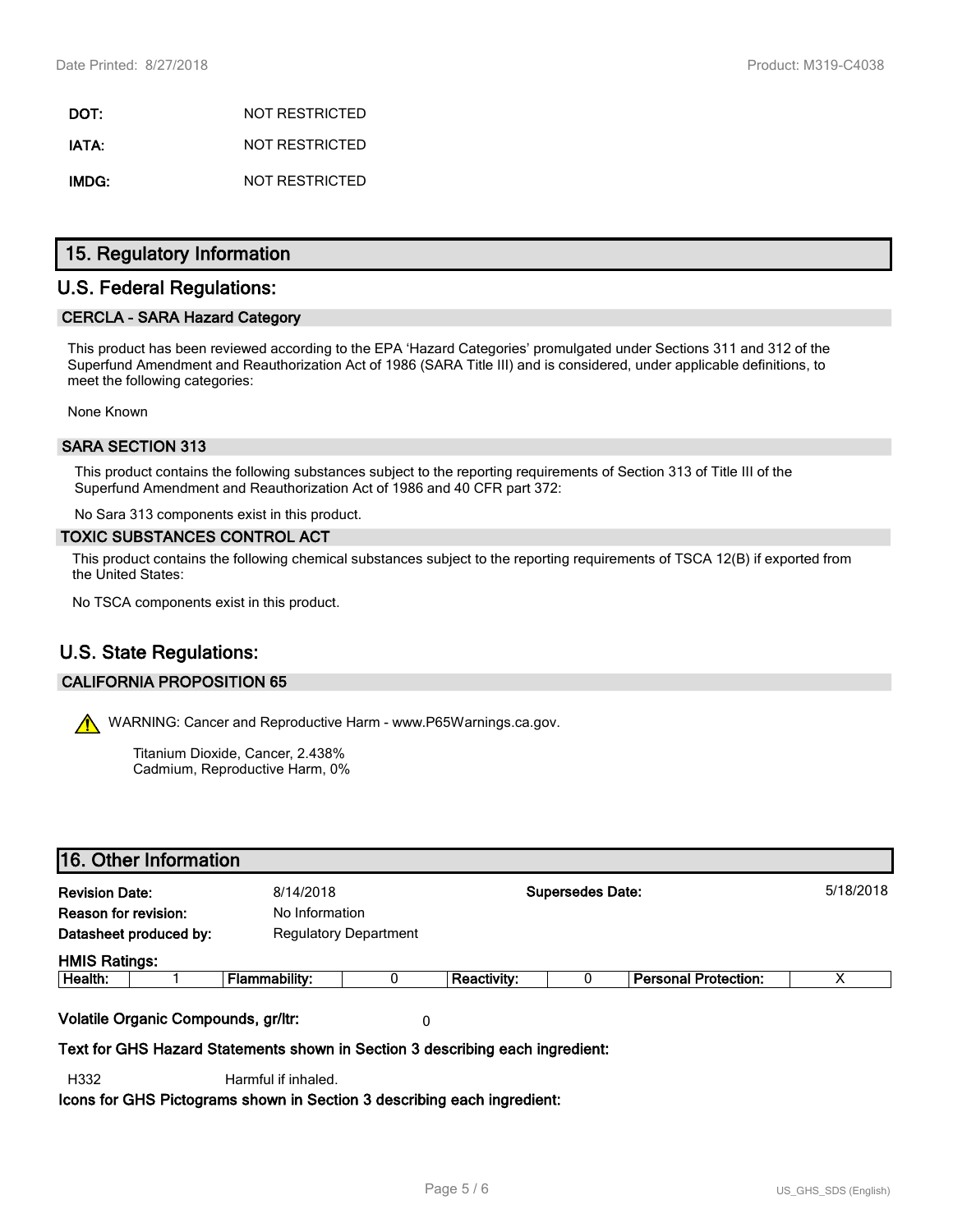

The information on this sheet corresponds to our present knowledge. It is not a specification and it does not guarantee specific properties. The information is intended to provide general guidance as to health and safety based upon our knowledge of the handling, storage, and use of the product. It is not applicable to unusual or non-standard uses of the product where instructions and recommendations are not followed.

Only the original U.S. - English version is authoritative.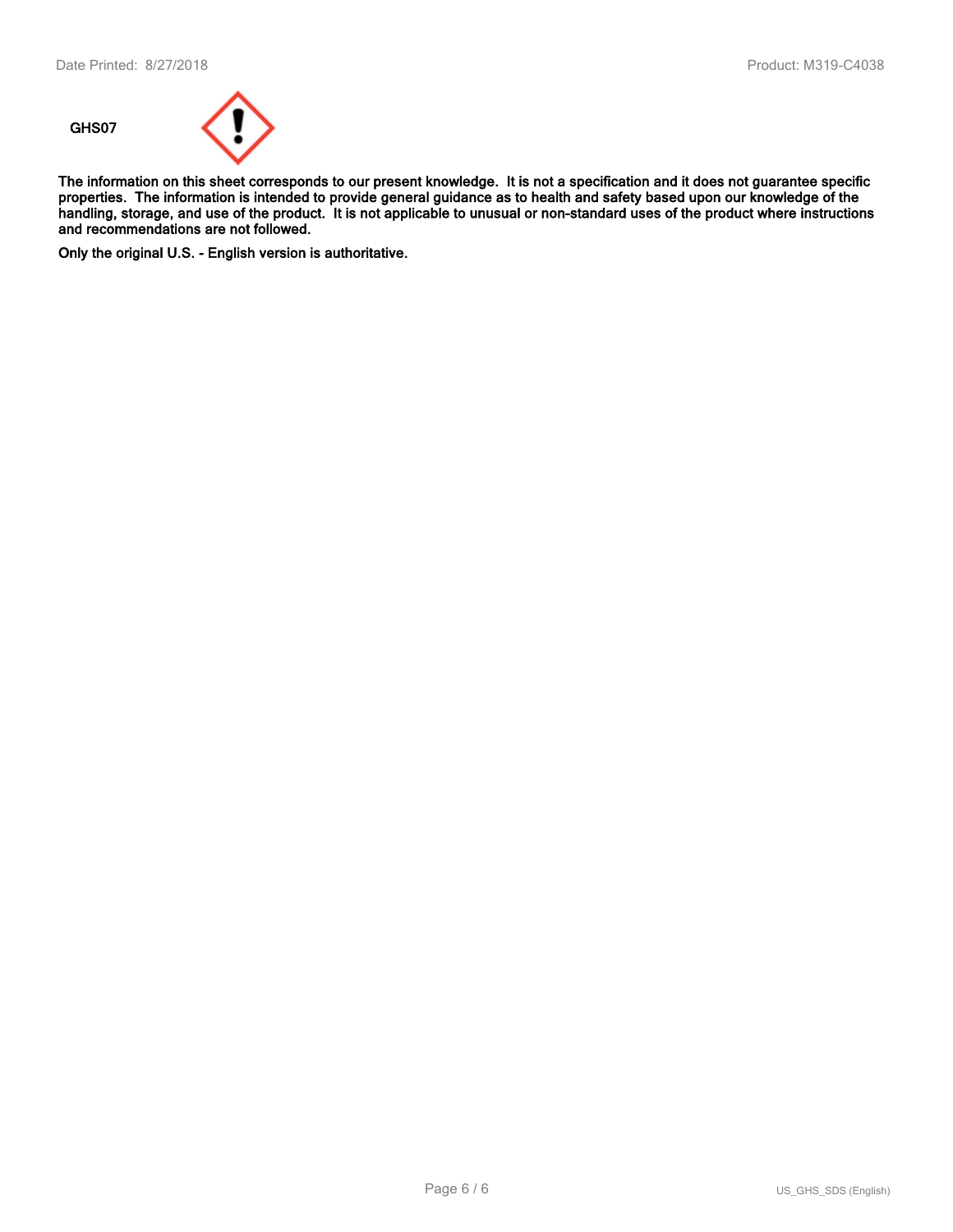# Safety Data Sheet



| 1. Identification                                   |                                                                                                                                          |
|-----------------------------------------------------|------------------------------------------------------------------------------------------------------------------------------------------|
| <b>Product Information:</b><br><b>Product Name:</b> | M265-2002                                                                                                                                |
| <b>Recommended Use:</b>                             | <b>BRUSH TIP MARKER PERFECT BROWN</b>                                                                                                    |
|                                                     | Surface Preparation or Protection                                                                                                        |
| Supplied by:                                        | <b>Mohawk Finishing Products</b><br>Division of RPM Wood Finishes Group, Inc.<br>2220 US Hwy 70 SE Suite 100<br>Hickory, NC 28602<br>USA |
| <b>Company Phone No:</b>                            | (800) 522-8266                                                                                                                           |
| <b>Emergency Phone No. CHEMTREC:</b>                | (800) 424-9300                                                                                                                           |
| <b>International Emergency No. CHEMTREC:</b>        | (703) 527-3887<br>(Collect calls are accepted)                                                                                           |

# 2. Hazards Identification

| <b>GHS Classification</b> |
|---------------------------|
| Flam. Lig. 2              |

Symbol(s) of Product



Signal Word Danger

### GHS HAZARD STATEMENTS Flammable Liquid, category 2 H225 Highly flammable liquid and vapour. GHS LABEL PRECAUTIONARY STATEMENTS P210 **Keep away from heat, hot surfaces, sparks, open flames and other ignition sources. No** smoking. P233 Keep container tightly closed. P280 Wear protective gloves/protective clothing/eye protection/face protection. P303+P361+P353 IF ON SKIN (or hair): Take off immediately all contaminated clothing. Rinse skin with water/shower. P403+P235 Store in a well-ventilated place. Keep cool. GHS SDS PRECAUTIONARY STATEMENTS P240 Ground/bond container and receiving equipment. P241 Use explosion-proof electrical/ventilating/lighting/ equipment. P242 **Use only non-sparking tools.** P243 Take precautionary measures against static discharge.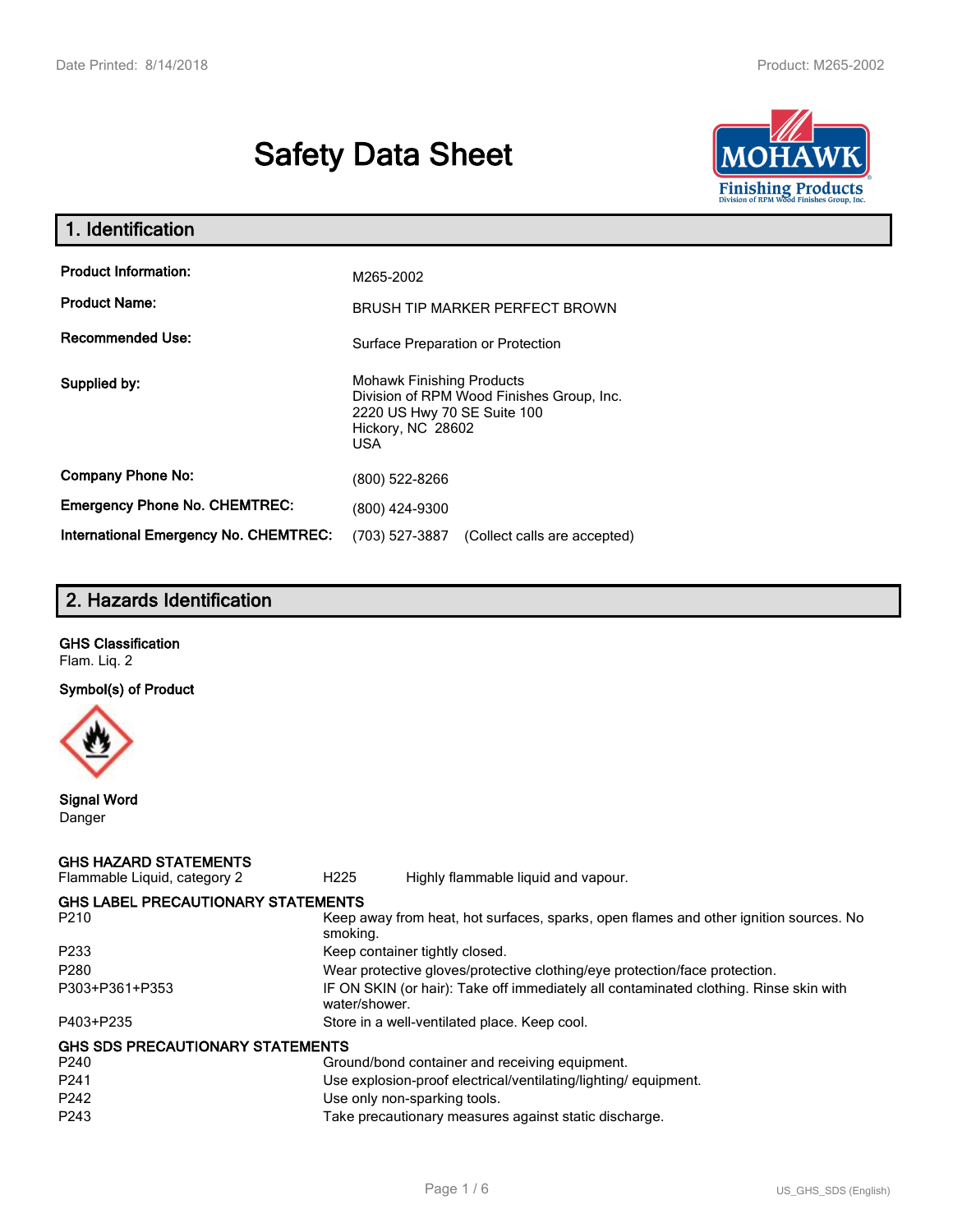# 3. Composition/Information on ingredients

| <b>Chemical Name</b>                | CAS-No.    | Wt. %      | <b>GHS Symbols</b> | <b>GHS Statements</b>     |
|-------------------------------------|------------|------------|--------------------|---------------------------|
| ethanol                             | 64-17-5    | 55-75      | GHS02              | H <sub>225</sub>          |
| ethoxypropanol                      | 1569-02-4  | $2.5 - 10$ | GHS02-GHS07        | H226-332-336              |
| propylene glycol monomethyl ether   | 107-98-2   | 2.5-10     | GHS02-GHS06        | H <sub>226</sub> -331-336 |
| dipropylene glycol monomethyl ether | 34590-94-8 | $2.5 - 10$ | No Information     | No Information            |
| isopropanol                         | 67-63-0    | $2.5 - 10$ | GHS02-GHS07        | H225-302-319-336          |

The exact percentage (concentration) of ingredients is being withheld as a trade secret.

The text for GHS Hazard Statements shown above (if any) is given in the "Other information" Section.

# 4. First-aid Measures



FIRST AID - EYE CONTACT: IF IN EYES: Rinse cautiously with water for several minutes. Remove contact lenses, if present and easy to do. Continue rinsing. If eye irritation persists: Get medical advice/attention.

FIRST AID - SKIN CONTACT: IF ON SKIN (or hair): Take off immediately all contaminated clothing. Rinse skin with water/shower.

FIRST AID - INGESTION: IF SWALLOWED: rinse mouth. Do NOT induce vomiting. IF exposed or if you feel unwell: Call a POISON CENTER or doctor/physician.

FIRST AID - INHALATION: IF INHALED: If breathing is difficult, remove victim to fresh air and keep at rest in a position comfortable for breathing. IF exposed or if you feel unwell: Call a POISON CENTER or doctor/physician.

# 5. Fire-fighting Measures

SPECIAL FIREFIGHTING PROCEDURES: Evacuate all persons from the fire area to a safe location. Move non-burning material, as feasible, to a safe location as soon as possible. Fire fighters should be protected from potential explosion hazards while extinguishing the fire. Wear self-contained breathing apparatus (SCBA) and full fire-fighting protective clothing. Thoroughly decontaminate all protective equipment after use. Containers of this material may build up pressure if exposed to heat (fire). Use water spray to cool fire-exposed containers. Use water spray to disperse vapors if a spill or leak has not ignited. DO NOT extinguish a fire resulting from the flow of flammable liquid until the flow of the liquid is effectively shut off. This precaution will help prevent the accumulation of an explosive vapor-air mixture after the initial fire is extinguished.

FIREFIGHTING EQUIPMENT: This is a NFPA/OSHA Class 1B or less flammable liquid. Follow NFPA30, Chapter 16 for fire protection and fire suppression. Use a dry chemical, carbon dioxide, or similar ABC fire extinguisher for incipeint fires. Water may be used to cool and prevent rupture of containers that are exposed to heat from fire.

# 6. Accidental Release Measures

### ENVIRONMENTAL MEASURES: No Information

STEPS TO BE TAKEN IN CASE MATERIAL IS RELEASED OR SPILLED: Follow personal protective equipment recommendations found in Section VIII. Personal protective equipment needs must be evaluated based on information provided on this sheet and the special circumstances created by the spill including; the material spilled, the quantity of the spill, the area in which the spill occurred, and the training and the expertise of employees in the area responding to the spill. Never exceed any occupational exposure limits. Shut off ignition sources; including electrical equipment and flames. Do not allow smoking in the area. Do not allow the spilled product to enter public drainage system or open waterways.

### 7. Handling and Storage



HANDLING: Avoid inhalation and contact with eyes, skin, and clothing. Wash hands thoroughly after handling and before eating or drinking. In keeping with safe handling practices, avoid ignition sources (smoking, flames, pilot lights, electrical sparks); ground and bond containers when transferring the material to prevent static electricity sparks that could ignite vapor and use spark proof tools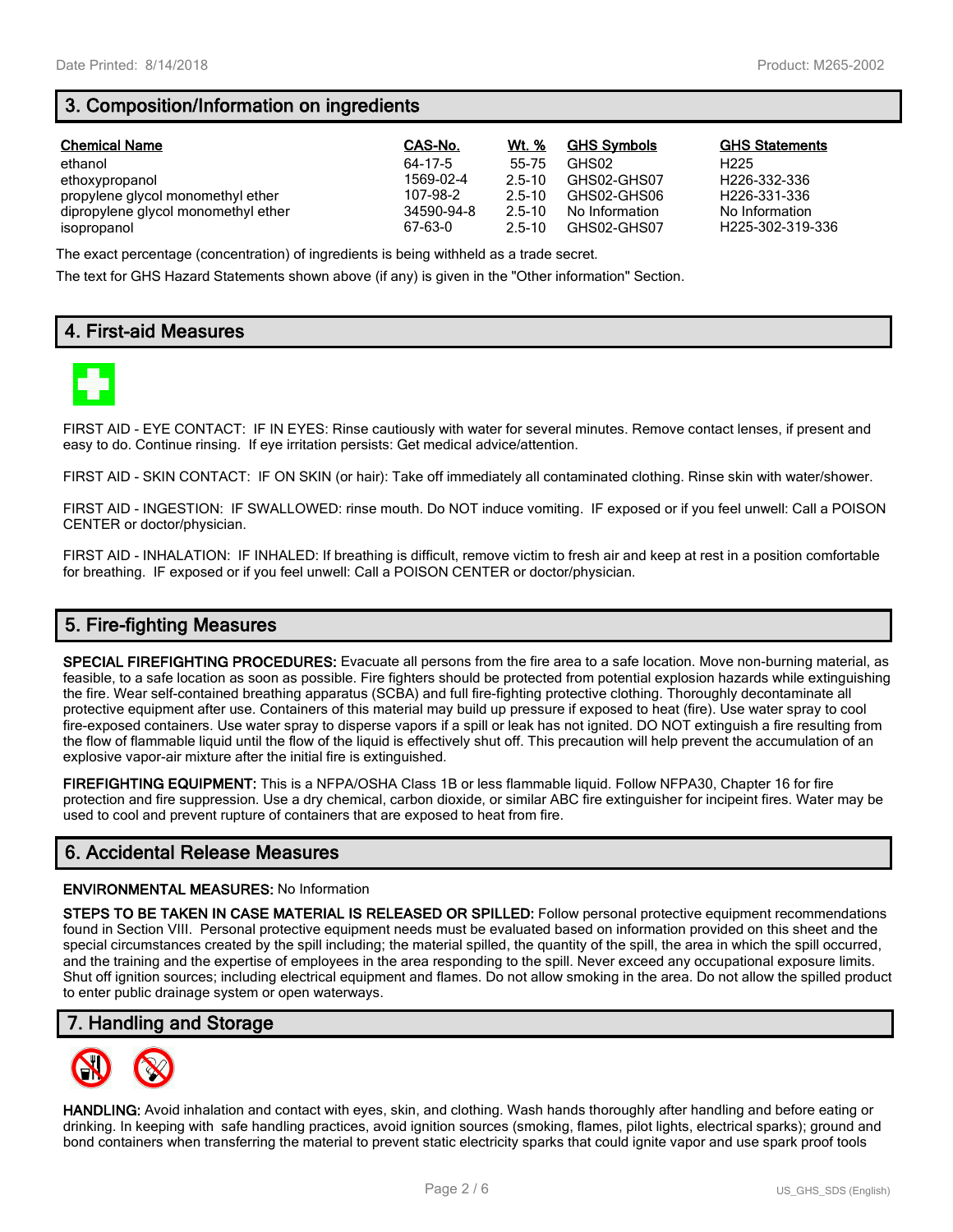and explosion proof equipment. Empty containers may retain product residue or vapor. Do not pressurize, cut, weld, braze, solder, drill, grind, or expose container to heat, flame, sparks, static electricity, or other sources of ignition. Any of these actions can potentially cause an explosion that may lead to injury.

STORAGE: Keep containers closed when not in use. Store in cool well ventilated space away from incompatible materials.

## 8. Exposure Controls/Personal Protection

| Ingredients with Occupational Exposure Limits |                      |                       |                     |                         |  |
|-----------------------------------------------|----------------------|-----------------------|---------------------|-------------------------|--|
| <b>Chemical Name</b>                          | <b>ACGIH TLV-TWA</b> | <b>ACGIH-TLV STEL</b> | <b>OSHA PEL-TWA</b> | <b>OSHA PEL-CEILING</b> |  |
| ethanol                                       | N.D.                 | $1000$ ppm            | $1000$ ppm          | N.D.                    |  |
| ethoxypropanol                                | N.D.                 | N.D.                  | N.D.                | N.D.                    |  |
| propylene glycol monomethyl ether             | 50 ppm               | $100$ ppm             | N.D.                | N.D.                    |  |
| dipropylene glycol monomethyl ether           | $100$ ppm            | $150$ ppm             | $100$ ppm           | N.D.                    |  |
| isopropanol                                   | $200$ ppm            | $400$ ppm             | $400$ ppm           | N.D.                    |  |

Further Advice: MEL = Maximum Exposure Limit OES = Occupational Exposure Standard SUP = Supplier's Recommendation Sk = Skin Sensitizer N.E. = Not Established N.D. = Not Determined

### Personal Protection



RESPIRATORY PROTECTION: Use adequate engineering controls and ventilation to keep levels below recommended or statutory exposure limits. If exposure levels exceed limits use appropriate approved respiratory protection equipment.



SKIN PROTECTION: Wear chemical resistant footwear and clothing such as gloves, an apron or a whole body suit as appropriate.



EYE PROTECTION: Wear chemical-resistant glasses and/or goggles and a face shield when eye and face contact is possible due to splashing or spraying of material.



OTHER PROTECTIVE EQUIPMENT: No Information



HYGIENIC PRACTICES: It is good practice to avoid contact with the product and/or its vapors, mists or dust by using appropriate protective measures. Wash thoroughly after handling and before eating or drinking.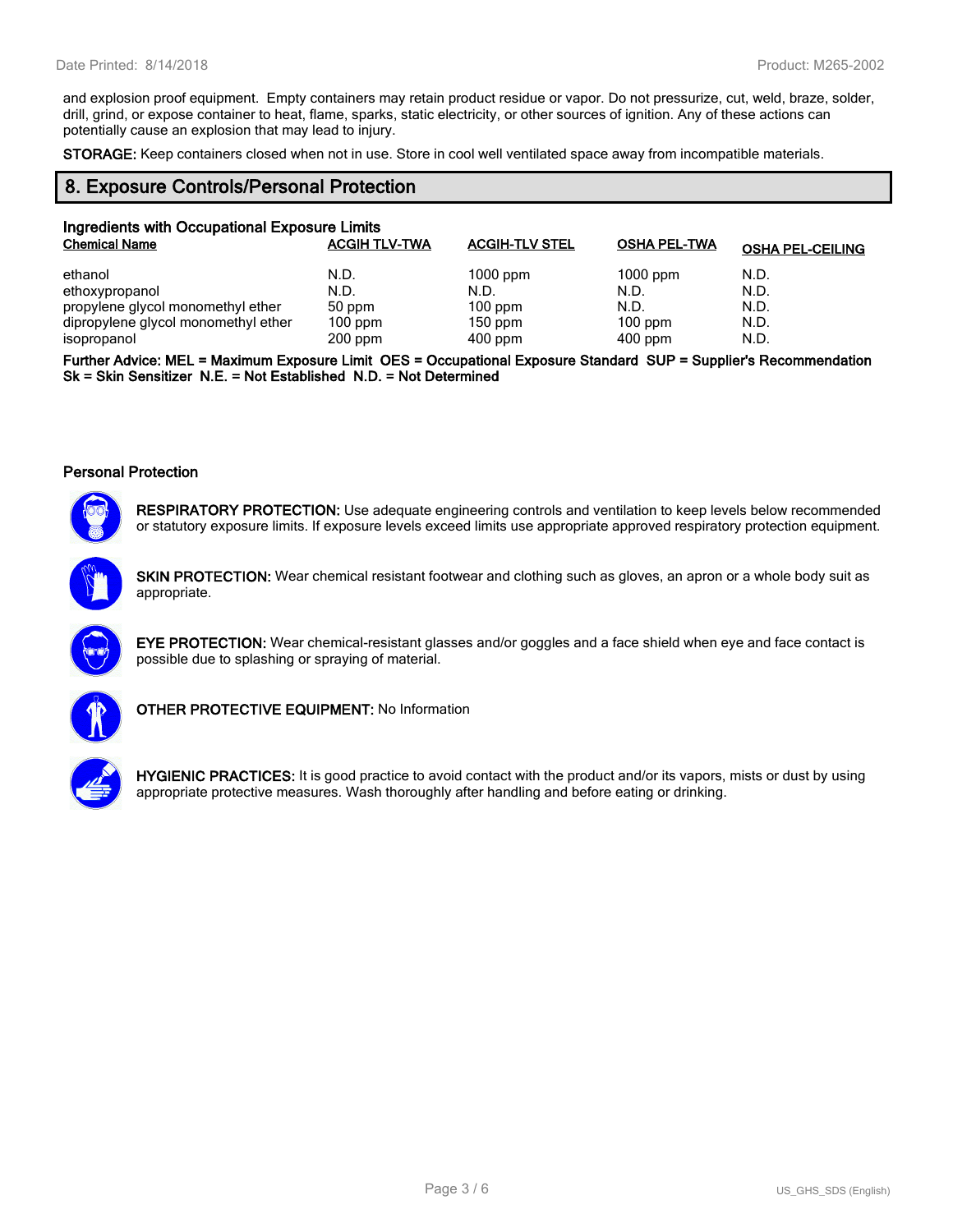N.I. = No Information

# 9. Physical and Chemical Properties

| Appearance:                    | Colored Liquid                   | <b>Physical State:</b>                      | <b>LIQUID</b>  |
|--------------------------------|----------------------------------|---------------------------------------------|----------------|
| Odor:                          | <b>Moderately Strong Alcohol</b> | <b>Odor Threshold:</b>                      | Not determined |
| Density, g/cm3:                | 0.870                            | pH:                                         | Not determined |
| Freeze Point, °F:              | Not determined                   | <b>Viscosity:</b>                           | Not determined |
| <b>Solubility in Water:</b>    | Not determined                   | Partition Coefficient, n-octanol/<br>water: | Not determined |
| Decomposition temperature, °F: | Not determined                   | <b>Explosive Limits, %:</b>                 | Not determined |
| Boiling Range, °F:             | $>100$ °F                        | Flash Point, °F:                            | 54 $\degree$ F |
| Combustibility:                | <b>Supports Combustion</b>       | Auto-Ignition Temperature, °F:              | Not determined |
| <b>Evaporation Rate:</b>       | <b>Faster than Diethyl Ether</b> | Vapor Pressure, mmHq:                       | Not determined |
| Vapor Density:                 | Not determined                   |                                             |                |

# 10. Stability and reactivity

STABILITY: Stable under normal conditions.

CONDITIONS TO AVOID: Heat, flames and sparks.

INCOMPATIBILITY: Acids, Bases, Oxidizing agents

HAZARDOUS DECOMPOSITION PRODUCTS: Not determined.

### 11. Toxicological information

Practical Experiences

EMERGENCY OVERVIEW: No Information

EFFECT OF OVEREXPOSURE - EYE CONTACT: No Information

EFFECT OF OVEREXPOSURE - INGESTION: No Information

EFFECT OF OVEREXPOSURE - INHALATION: No Information

EFFECT OF OVEREXPOSURE - SKIN CONTACT: No Information

CARCINOGENICITY: No Information

### PRIMARY ROUTE(S) OF ENTRY:

Skin Contact

### Acute Toxicity Values The acute effects of this product have not been tested. Data on individual components are tabulated below

| CAS-No. | <b>Chemical Name</b> |
|---------|----------------------|
| 64-17-5 | ethanol              |

7060 mg/kg Rat

**Oral LD50 Dermal LD50 Vapor LC50**<br>1960 mg/kg Rat 15,800 mg/kg 124.7 mg/L Rat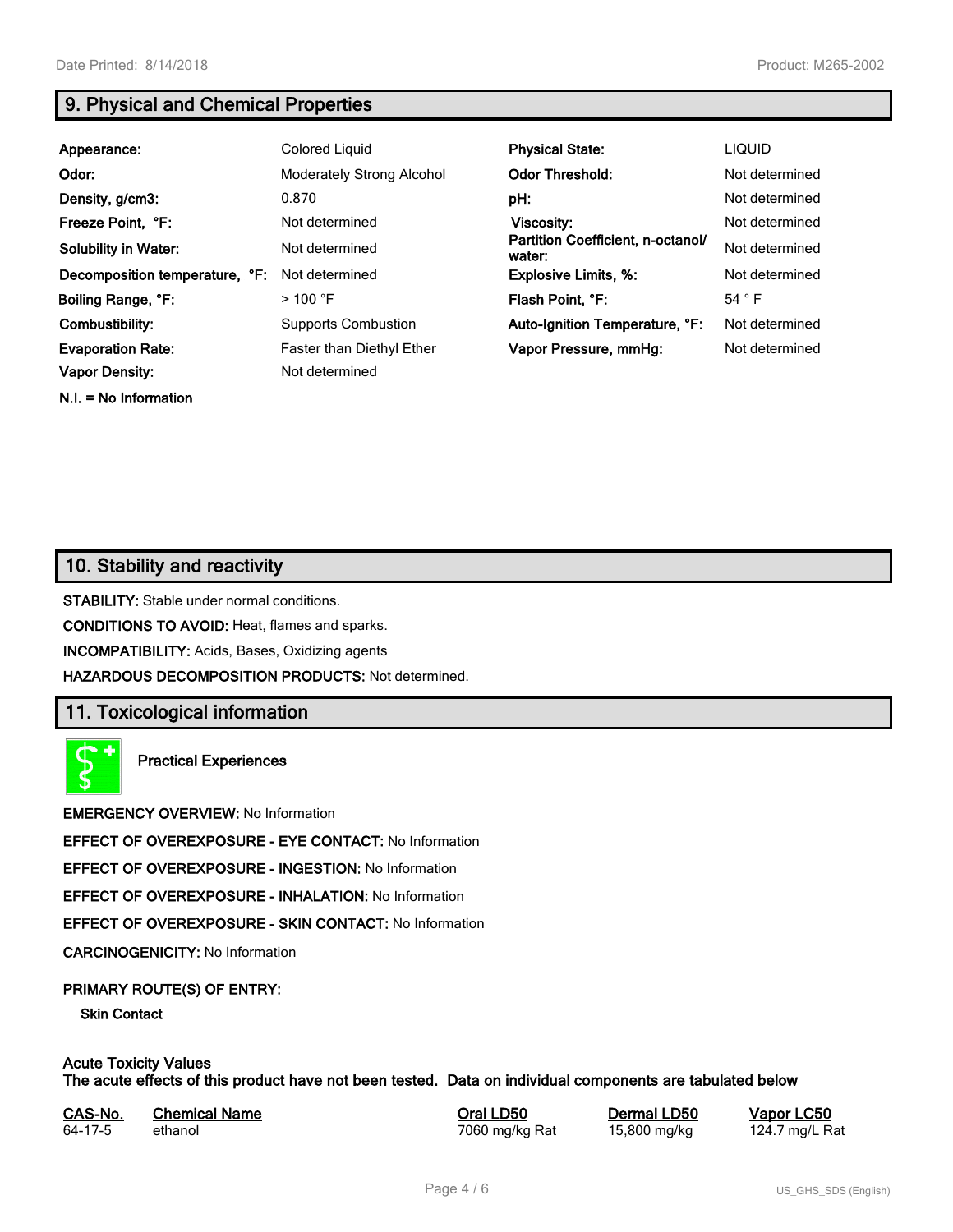| 1569-02-4  | ethoxypropanol                      | 4400 mg/kg Rat | 8100 mg/kg Rabbit  | N.I.          |
|------------|-------------------------------------|----------------|--------------------|---------------|
| 107-98-2   | propylene glycol monomethyl ether   | 5000 mg/kg Rat | 13000 mg/kg Rabbit | >6 mg/L Rat   |
| 34590-94-8 | dipropylene glycol monomethyl ether | 5230 mg/kg Rat | 9500 mg/kg Rabbit  | $>20$ mg/l    |
| 67-63-0    | isopropanol                         | 1870 mg/kg Rat | 4059 mg/kg Rabbit  | 72.6 mg/L Rat |
|            |                                     |                |                    |               |

### N.I. = No Information

## 12. Ecological information

ECOLOGICAL INFORMATION: Ecological evaluation of this material has not been performed; however, do not allow the product to be released to the environment without governmental approval/permits.

# 13. Disposal Information

Product



DISPOSAL METHOD: Waste from this material may be a listed and/or characteristic hazardous waste. Dispose of material, contaminated absorbent, container and unused contents in accordance with local, state, and federal regulations.

STEPS TO BE TAKEN IN CASE MATERIAL IS RELEASED OR SPILLED: Follow personal protective equipment recommendations found in Section VIII. Personal protective equipment needs must be evaluated based on information provided on this sheet and the special circumstances created by the spill including; the material spilled, the quantity of the spill, the area in which the spill occurred, and the training and the expertise of employees in the area responding to the spill. Never exceed any occupational exposure limits. Shut off ignition sources; including electrical equipment and flames. Do not allow smoking in the area. Do not allow the spilled product to enter public drainage system or open waterways.

### 14. Transport Information

SPECIAL TRANSPORT PRECAUTIONS: No Information

DOT: CONSUMER COMMODITY

IATA: ID8000, CONSUMER COMMODITY, 9

IMDG: LIMITED QUANTITY UN1263

# 15. Regulatory Information

### U.S. Federal Regulations:

### CERCLA - SARA Hazard Category

This product has been reviewed according to the EPA 'Hazard Categories' promulgated under Sections 311 and 312 of the Superfund Amendment and Reauthorization Act of 1986 (SARA Title III) and is considered, under applicable definitions, to meet the following categories:

Fire Hazard

### SARA SECTION 313

This product contains the following substances subject to the reporting requirements of Section 313 of Title III of the Superfund Amendment and Reauthorization Act of 1986 and 40 CFR part 372:

No Sara 313 components exist in this product.